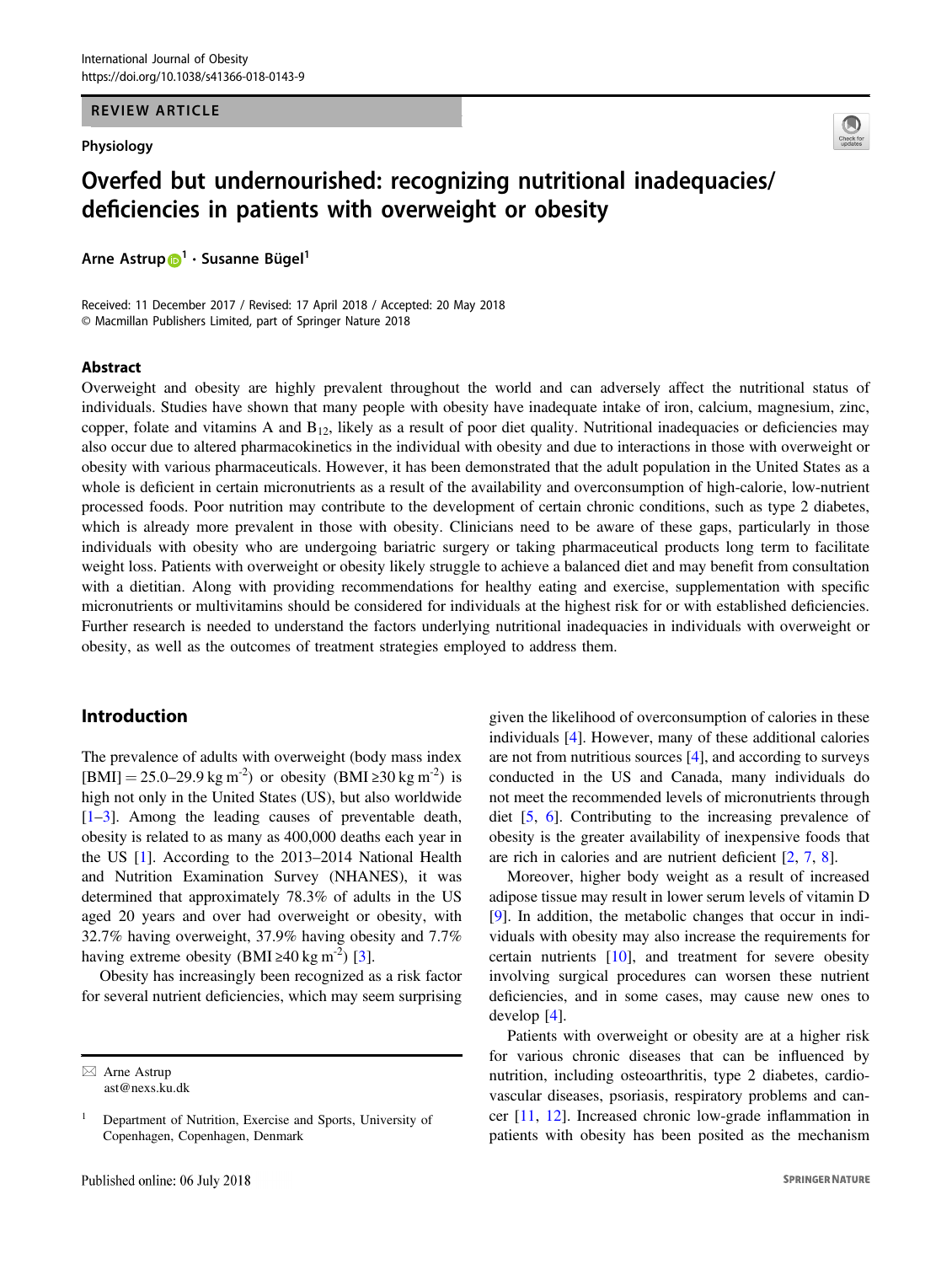<span id="page-1-0"></span>

Fig. 1 Prevalence of vitamin and mineral intake below the Estimated Average Requirement by body weight status in adults ≥19 years of age. From Comparison of Prevalence of Inadequate Nutrient Intake Based on Body Weight Status of Adults in the United States: An Analysis of NHANES 2001–2008, Agarwal et al. Journal of the American College of Nutrition. 2015, Taylor and Francis Ltd. Reprinted by permission of Taylor and Francis Ltd ([http://www.ta](http://www.tandfonline.com) [ndfonline.com\)](http://www.tandfonline.com) [\[19\]](#page-9-0). Based on data from National Health and Nutrition Examination Survey 2001–2008. a,b,cBars with different letters are significantly different at  $P < 0.05$ . EAR estimated average requirement, NW normal weight, OW overweight

behind the increased risk  $[13, 14]$  $[13, 14]$  $[13, 14]$  $[13, 14]$ , and healthy dietary patterns have been shown to reduce markers of the chronic inflammatory response implicated in these conditions [[15\]](#page-9-0).

The purpose of this review is to increase awareness of the unique nutritional needs of patients with overweight or obesity, discuss the importance of addressing potential dietary gaps in this population and present strategies to improve overall nutritional status in individuals with overweight/obesity.

# Nutritional status in individuals with overweight or obesity

Baseline data from studies of patients with morbid obesity prior to bariatric surgery have demonstrated the presence of micronutrient deficiencies in this population. In a study conducted in Chile of women with morbid obesity, 46% had vitamin D levels categorized as deficient (defined in this study as 25[OH]D <20 ng/mL), and blood levels of iron, calcium and vitamin  $B_{12}$  consistent with deficiency were measured in 13%, 13% and 11% of subjects, respectively [\[16](#page-9-0)]. In another study of women with morbid obesity in Spain, 10% were deficient in vitamin  $B_{12}$ , 25% in folic acid, 26% in vitamin D (defined as 25[OH]D <15 ng/mL), 68% in copper and 74% in zinc [\[17](#page-9-0)]. In a population of French women and men with BMI > 35 kg m<sup>-2</sup>, the most common inadequacy was in vitamin D, affecting 68% of subjects and with 25% having levels defined as deficient (25[OH]D <12 ng/mL); 35% were deficient in magnesium,

17% in iron and 17% in vitamin A [\[18](#page-9-0)]. Although these data were collected among patients seeking bariatric surgery, we expect that the findings would be representative of the general population with morbid obesity. Thus, it seems likely that micronutrient deficiencies are prevalent in individuals with morbid obesity. The specific causes or contributing factors underlying these findings remain to be proven.

Micronutrient deficiencies observed in individuals with obesity could be a function of a poor diet, with decreased intake of vitamins and minerals. An analysis of data from a nationally representative sample of normal-weight, overweight and obese adults from NHANES 2001-2008 [\[19](#page-9-0)] demonstrated that a considerable proportion of individuals across all weight categories had inadequate intake of multiple micronutrients, including vitamins A, C, D and E and the minerals calcium and magnesium. Compared with normal-weight subjects, obese individuals reported significantly lower levels of fruit intake, overall diet quality and micronutrient intake. Overweight and obese individuals had rates of micronutrient inadequacy that were comparable to or higher than the rates of those with normal weight (Fig. 1). These differences were small (absolute differences ranging from approximately 2–10%) but statistically significant and underscore the importance of evaluating potential gaps in micronutrient intake in this population with presumably greater macronutrient intake.

Besides inadequate dietary intake, deficiencies in micronutrients in individuals with obesity may also be a result of altered pharmacokinetics, including distribution, metabolism and elimination [\[20](#page-9-0)]. It has been demonstrated that the pharmacokinetics of some drugs, such as intravenous anaesthetics, benzodiazepines and aminoglycoside antibiotics, in patients with obesity are different from those of patients who are lean [\[10](#page-9-0), [20](#page-9-0), [21\]](#page-9-0). Most likely this is due to pathophysiological changes from increased adiposity in patients with obesity that affect pharmacokinetic parameters such as volume of distribution, protein binding, hepatic metabolism and renal clearance [\[10](#page-9-0), [20](#page-9-0), [21](#page-9-0)]. It could be hypothesised that the same pathophysiological changes that affect pharmacokinetics of drugs [[21\]](#page-9-0) (Table [1\)](#page-2-0) affect micronutrient metabolism in similar ways. Obese subjects have increased blood volume, cardiac output, adiposity, lean mass and organ size, all of which can influence volume of distribution. The distribution of highly lipophilic compounds is more likely to be altered in obese patients; however, the exact degree to which these physiologic changes influence distribution can be highly variable and difficult to predict [\[21](#page-9-0)].

Data suggest that some micronutrients, such as vitamin D, may be sequestered in adipose tissue, which can result in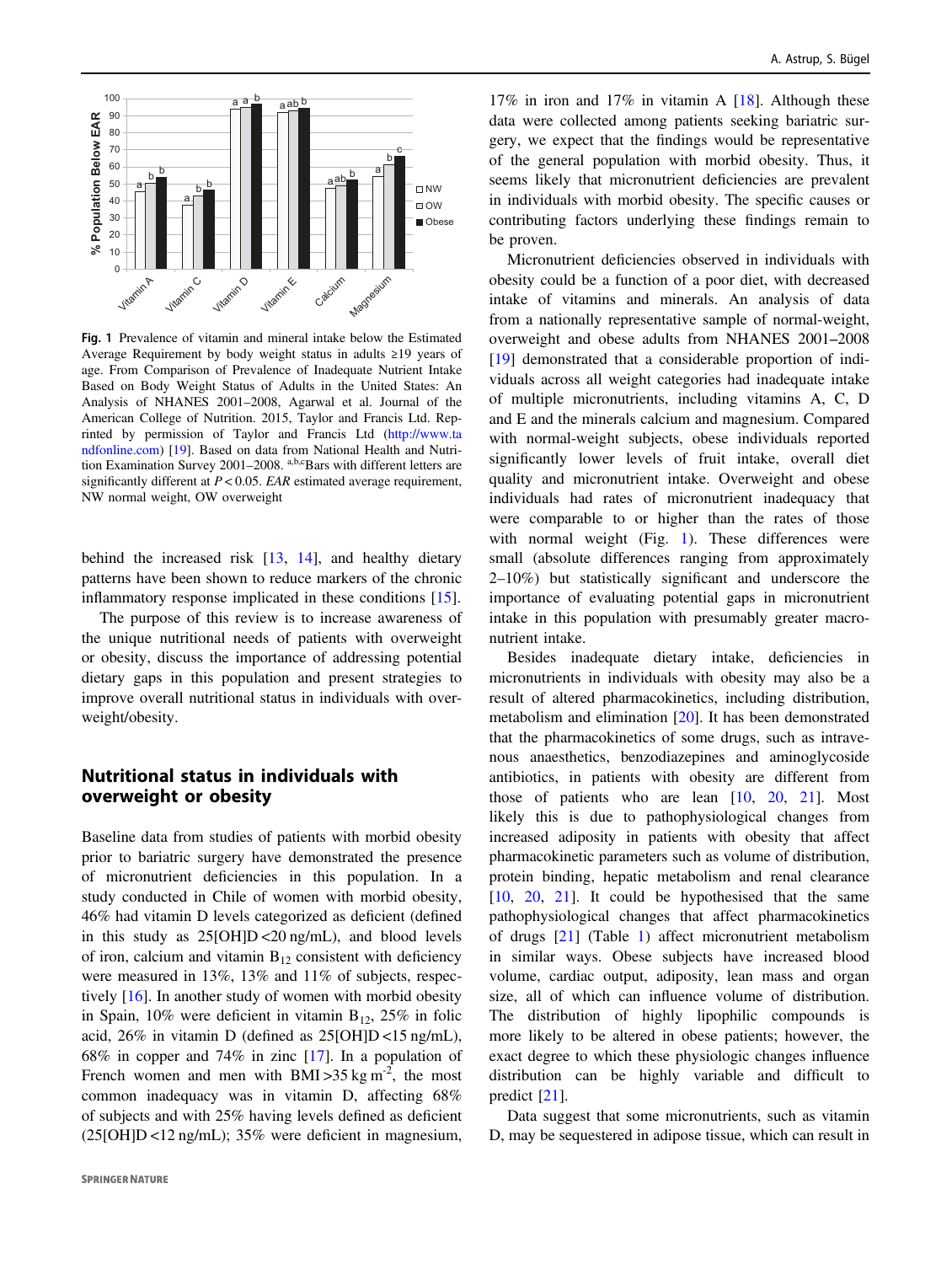<span id="page-2-0"></span>Table 1 Factors in individuals with obesity that can affect the pharmacokinetics of some drugs

| Pharmacokinetic<br>property | Altered physiology                                                                                                                                                                                                               | Clinical observations                                                                                                                                       |
|-----------------------------|----------------------------------------------------------------------------------------------------------------------------------------------------------------------------------------------------------------------------------|-------------------------------------------------------------------------------------------------------------------------------------------------------------|
| Absorption                  | $\leftrightarrow$ ,?                                                                                                                                                                                                             |                                                                                                                                                             |
| Distribution                |                                                                                                                                                                                                                                  |                                                                                                                                                             |
| Body composition            | ↑ Lean body mass<br>↑ Adipose tissue mass<br>↑ Organ size<br>↑ Blood volume<br>↑ Cardiac output                                                                                                                                  | Lipid-soluble drugs tend to have $\uparrow$ volume<br>of distribution                                                                                       |
| Protein binding             | $\leftrightarrow$ Albumin and total protein<br>$\uparrow \alpha_1$ -Acid glycoprotein<br>↑ Triglycerides<br>↑ Cholesterol<br>↑ Free fatty acids                                                                                  | $\leftrightarrow$ Free fraction of acidic drugs<br>↑ Free fraction of basic drugs                                                                           |
| Metabolism (hepatic)        | ↑ Splanchnic blood flow<br>↑ Number and size of<br>parenchymal cells<br>↑ Parenchymal-cell degeneration<br>↑ Fatty infiltration<br>↑ Bile pigment retention<br>↑ Periportal fibrous tissue<br>↑ Periportal cellular infiltration | Studies have demonstrated $\downarrow$ clearance<br>of high-extraction compounds                                                                            |
|                             | ↑ Focal necrosis<br>$\leftrightarrow$ , $\downarrow$ ,? Phase 1 metabolism<br>↑ Phase 2 metabolism<br>$\leftrightarrow$ Acetylation                                                                                              | Inconclusive studies on oxidation, reduction<br>and hydrolysis<br>Glucuronidated and sulphated drugs have<br>↑ clearance                                    |
| Excretion (renal)           | ↑ Kidney size<br>↑ Glomerular filtration<br>↑ Tubular secretion                                                                                                                                                                  | Drugs primarily filtered have $\uparrow$ renal<br>clearance; compounds both filtered and<br>secreted have demonstrated $\uparrow$ renal<br>clearance values |

Adapted with permission of Clinical Pharmacy, from Influence of Obesity on Drug Disposition [[21](#page-9-0)]; permission conveyed through Copyright Clearance Center, Inc

↔ No change, ? effect unknown, ↑ increased, ↓ decreased.

a decrease in their availability for metabolically active tissues [\[22](#page-9-0)–[25](#page-9-0)]. It has also been hypothesised that simple volumetric dilution of vitamin D by the large fat mass in patients with obesity is responsible for apparent low blood 25(OH)D levels in this population [\[26](#page-9-0)].

Elevated levels of proteins and blood constituents involved in protein binding, such as triglycerides, cholesterol and free fatty acids, may influence the distribution of protein-bound micronutrients. Structural and functional changes in the liver and kidney in overweight and obese individuals can impair metabolism and clearance of exogenous substances. These changes are complex and may result in increases or decreases in elimination [\[21](#page-9-0)]. Further research is needed to determine whether micronutrient deficiencies in individuals with obesity are a result of changes in their metabolism or insufficient intake of these micronutrients, or both.

Another factor that can affect the metabolism of micronutrients and increase the risk of nutritional deficiencies is the use of bariatric surgery to facilitate weight loss in adults with extreme obesity  $[4, 27]$  $[4, 27]$  $[4, 27]$  $[4, 27]$  $[4, 27]$ . The type of bariatric surgery that is performed can have an influence on the incidence and significance of nutritional deficiencies of certain micronutrients and macronutrients, depending on which part of the alimentary canal is bypassed [[4\]](#page-8-0). For example, iodine is absorbed in the stomach and small intestine [\[28](#page-9-0)], and folate, vitamin C and fat-soluble vitamins are absorbed in the ileum [[27\]](#page-9-0). Copper is absorbed in both the stomach and duodenum, while vitamin  $B_{12}$  must bind to intrinsic factors in the stomach before being absorbed in the ileum [[27\]](#page-9-0). Other micronutrients including iron, zinc, selenium, chromium, manganese, vitamins A, C, E and K, thiamine, riboflavin, folate, niacin, biotin, pyridoxine, pantothenate and calcium are absorbed in the duodenum and/or the jejunum [[27\]](#page-9-0). Therefore, there is the potential for the absorption of certain micronutrients, such as those that are primarily absorbed in the stomach and the first part of the ileum, to be diminished in individuals undergoing gastric bypass and related surgeries [[27\]](#page-9-0).

While the causes of obesity may be due to various hormonal, genetic and metabolic processes, obesity is also a condition resulting from lifestyle factors including the excessive intake of food and/or insufficient physical activity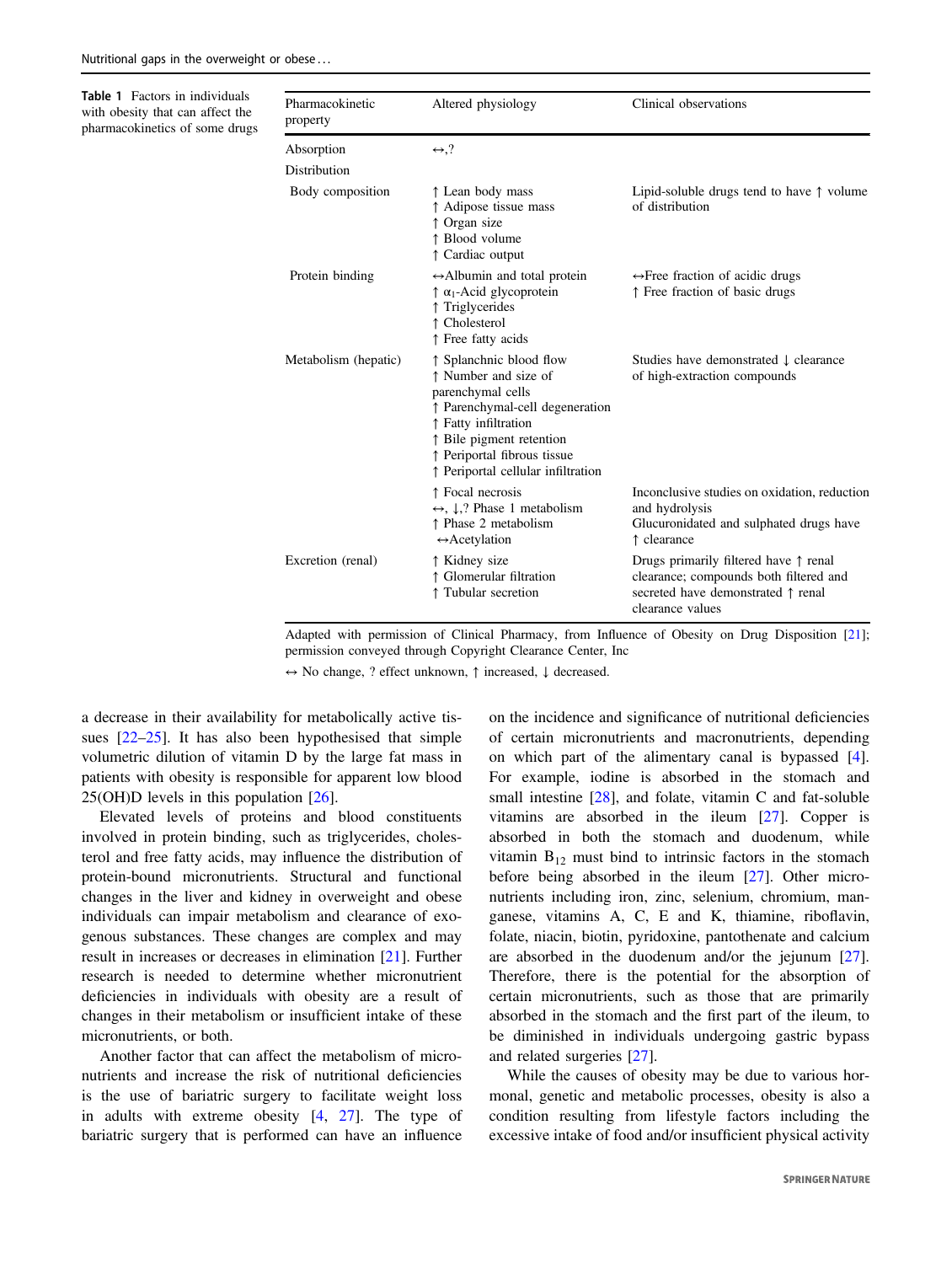[\[11](#page-9-0), [29](#page-9-0)–[31\]](#page-9-0). The nutrient deficiencies associated with obesity may be partly due to overconsumption of foods that are high in calories but have low nutrient density [\[4](#page-8-0)]. This is most common in highly developed countries. For example, in children and adults living in the US, approximately 27–30% of the total daily consumption of calories comes from food that is low in nutrients, with added sugars and desserts providing nearly 18–24% of total calories [[4,](#page-8-0) [32](#page-9-0), [33\]](#page-9-0). In the general population, it has been demonstrated that an increase in the intake of lownutrient-density foods is associated with a decrease in the consumption of nutrient-dense foods [[33\]](#page-9-0). Specifically, diets in which more than 30% of energy intake comes from fats are correlated with lower intake of vitamins A and C and folate [[4,](#page-8-0) [34](#page-9-0)]. In addition, consumption of sweetened beverages is inversely related to levels of calcium and vitamin  $D_3$  due to lower intake of milk  $[4, 35]$  $[4, 35]$  $[4, 35]$  $[4, 35]$ . Further causes of vitamin  $D_3$  deficiency in individuals with obesity may involve decreased physical activity and, thereby, sun exposure, and increased storage of vitamin  $D_3$  in adipose tissue, where it is unavailable for regulation of calcium and bone metabolism [[4\]](#page-8-0).

## Consequences of poor micronutrient status

Because most micronutrients are present in all parts of the body and all body systems need all micronutrients, nutrient deficiencies can adversely affect the entire body, with more significant effects in some areas than in others [\[36](#page-9-0)]. It has been hypothesised that when there is an insufficient intake of micronutrients, there is a triage allocation of available vitamins and minerals in the body [\[37](#page-9-0)]. If the body does not receive enough necessary micronutrients, it will use whatever micronutrients are available to support the most important functions needed for short-term survival rather than those required for long-term health. For example, evidence suggests that when vitamin K is scarce it is directed toward its essential role in coagulation at the expense of its less critical role in bone metabolism [[38\]](#page-9-0). Therefore, nutritional deficiencies may promote the development of chronic diseases [[37\]](#page-9-0).

As previously mentioned, individuals with overweight or obesity are at higher risk for other conditions/diseases that are also associated with poor nutrition, such as type 2 diabetes [\[8](#page-9-0), [39,](#page-9-0) [40](#page-9-0)]. Individuals with obesity have a much greater risk of developing type 2 diabetes, with each unit of increase in BMI (approximately 2.7–3.6 kg) raising the risk of diabetes by 12.1% [\[41](#page-9-0)]. While the relationship between diabetes and obesity is multifaceted, lack of physical activity and excessive body fat mass contribute to the mechanisms for the development of diabetes, including increased insulin resistance and pancreatic β-cell dysfunction [[42\]](#page-9-0). Excessive body fat, lack of physical activity and poor diet may account for as many as  $87\%$  of all new cases of type 2 diabetes [[43\]](#page-9-0). Specific micronutrients are involved in glucose metabolic pathways, pancreatic β-cell function and the insulinsignalling cascade and, therefore, reductions in these vitamins and minerals (e.g., vitamin D and magnesium) in individuals with obesity may contribute to the development of diabetes [[8,](#page-9-0) [44](#page-9-0), [45](#page-9-0)].

The influence of micronutrient deficiencies on fat deposition has not been determined. Although the nature of the association is not well understood, the available evidence suggests that micronutrient deficiencies may contribute to the development of obesity [[46\]](#page-9-0) and obesityrelated chronic diseases [[47\]](#page-9-0), suggesting that preventing or correcting nutritional inadequacies could be an economical means of preventing obesity and reducing the prevalence of chronic disease [[46](#page-9-0)–[48\]](#page-9-0).

## Emerging areas in obesity

Obesity has been associated with a decrease in focal grey matter volume of the brain, and deficits in cognitive performance have been demonstrated across almost all domains in these individuals [[49](#page-9-0)–[52\]](#page-10-0). In population-based studies, the length of time an individual had obesity across middle age was proportional to degree of cognitive impairment [[52,](#page-10-0) [53\]](#page-10-0). Although the causal relationship between obesity and cognition has yet to be determined, obesity-induced inflammation and insulin resistance appear to have an effect on cognition in individuals with obesity [[52,](#page-10-0) [54](#page-10-0), [55](#page-10-0)]. In addition, some micronutrient deficiencies that are common in individuals with obesity, as well as those without (e.g., iron deficiency), may potentially diminish cognitive ability [[56\]](#page-10-0). Studies have demonstrated that multivitamin supplementation can have some benefits in cognitive ability in apparently healthy older adults [[57](#page-10-0)–[59\]](#page-10-0).

Stress is a factor that can be a barrier to weight loss, in that individuals find diets to be stressful and many people eat in order to cope with stressful situations [\[60](#page-10-0), [61\]](#page-10-0). Results from animal studies [\[60](#page-10-0)] and clinical trials in humans [[62](#page-10-0)–[68\]](#page-10-0) have demonstrated that supplementation with a combination of vitamins and minerals can decrease stress levels and improve mood. Whether or not an improvement of micronutrient status may help to reduce the stress associated with weight-loss diets remains to be elucidated.

A growing body of evidence suggests that the gut microbiota appear to be altered in obese individuals [\[69](#page-10-0), [70](#page-10-0)]. Furthermore, a shift in the bacterial population of the microbiota has been observed following gastric bypass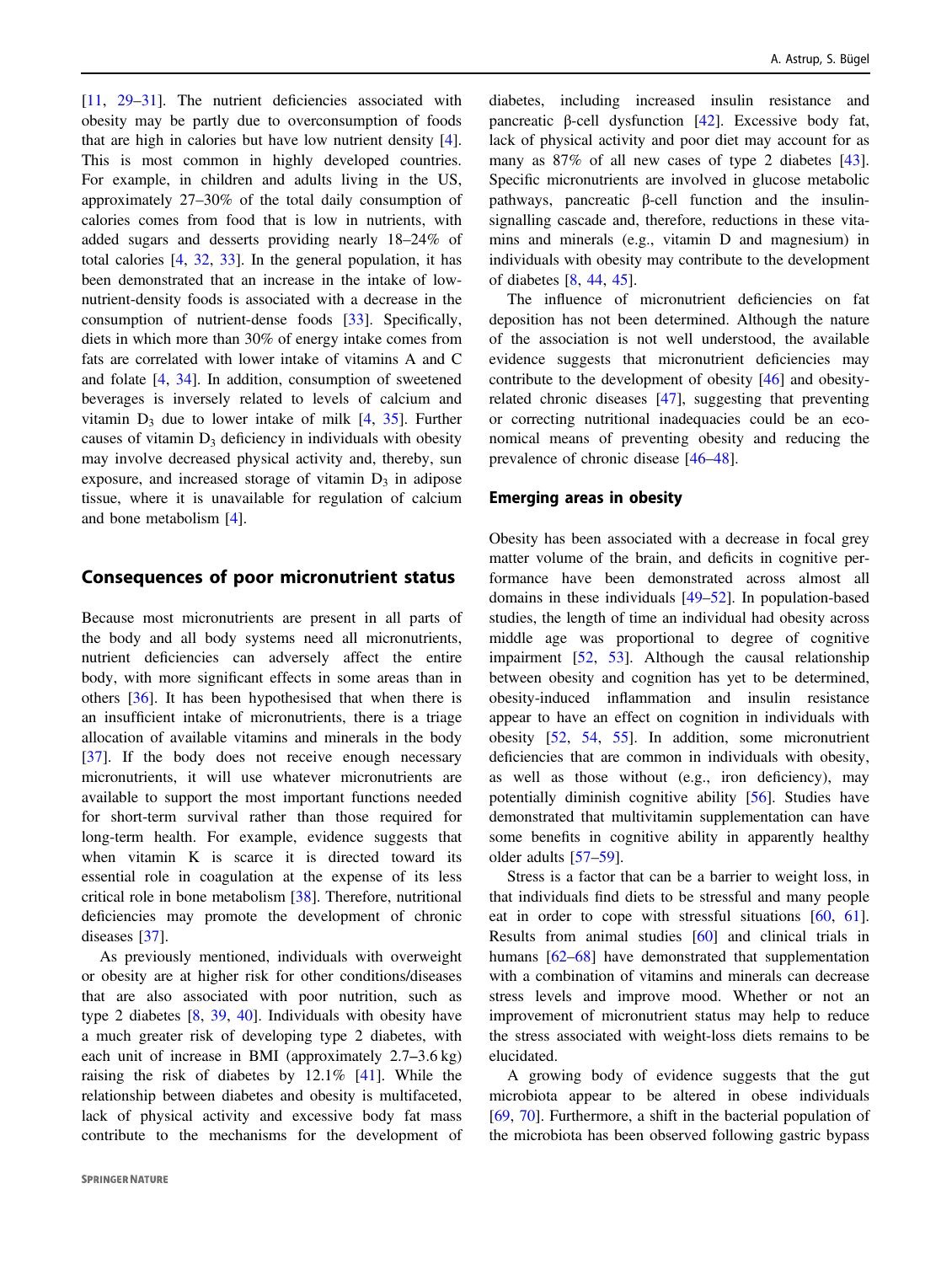[\[69](#page-10-0)], as well as with different weight-loss diets [[71\]](#page-10-0). More recently, the impact of deficiencies in iron, folate, zinc and vitamin A have been shown to affect the microbiota of a defined human gut bacterial community in gnotobiotic mice [[72\]](#page-10-0). Given the possible role of the gut microbiota in obesity and other metabolic conditions [\[73](#page-10-0)], the intersection of nutritional deficiencies in obese individuals and their impact on the microbiota is therefore of interest and a promising area of future research.

Evidence from long-term prospective cohort studies has demonstrated that inadequate sleep duration is associated with an increased risk of obesity, as well as various other chronic diseases [\[74](#page-10-0)]. Although small, difficult-to-detect chronic alterations are possible, the relationship between sleep and obesity does not appear to be driven by a substantial short-term impact on energy metabolism [\[75](#page-10-0)]. However, inadequate sleep has been shown to lead to poor dietary choices [[76\]](#page-10-0), and there is limited evidence of an association with lower dietary quality [\[77](#page-10-0)]. Moreover, a recent large community-based study in Korean men [[78\]](#page-10-0) demonstrated that the risk of obesity associated with inadequate sleep may be modified by micronutrient intake. Specifically, there was a higher risk of obesity observed among those individuals with poor sleep duration in combination with low dietary consumption of antioxidant vitamins (relative to those with higher intake), whereas those with optimal sleep did not have an increased risk of obesity, regardless of micronutrient intake. Finally, consistent with the emerging data mentioned above, there is some interesting preliminary evidence suggesting that the link between sleep loss and obesity could be mediated via subtle changes to gut microbiota that may promote increased energy uptake [\[79](#page-10-0)]. To what extent this plays a role in the development of obesity in the context of poor sleep requires further investigation.

## Micronutrient gaps in individuals with overweight/ obesity

Analyses of the prevalence rates of nutritional inadequacy in individuals with overweight or obesity have revealed several micronutrient gaps in this population [\[8](#page-9-0)].

#### Vitamins A and E

Low baseline serum levels of vitamin A among obese individuals prior to bariatric surgery have been demonstrated in up to 17% depending on the definition of inadequacy or deficiency  $[18, 44, 80-83]$  $[18, 44, 80-83]$  $[18, 44, 80-83]$  $[18, 44, 80-83]$  $[18, 44, 80-83]$  $[18, 44, 80-83]$  $[18, 44, 80-83]$  $[18, 44, 80-83]$ . In one such study,  $14\%$ of the population had vitamin A deficiency based on serum levels, while 24% showed clinical manifestations of deficiency (night blindness diagnosis via structured interview) [\[84](#page-10-0)]. Data from a nationally representative sample of adults in the US (NHANES III) showed lower levels of carotenoids among overweight and obese men and women relative to normal-weight subjects and lower vitamin E levels among obese/overweight women [[85\]](#page-10-0). Analysis of dietary intake data of adults in the US from NHANES 2001–2008 [\[19](#page-9-0)] found significantly higher rates of inadequacy among overweight and obese individuals compared with normal-weight individuals for vitamin A intake and for obese individuals relative to those with normal body weight for vitamin E intake (Fig. [1\)](#page-1-0). Specifically, the prevalence of inadequate intake among individuals with overweight or obesity was >50% for vitamin A and >90% for vitamin E. Use of supplementation significantly decreased the overall rates of inadequacy by 17–32% among obese individuals and by 20–39% among individuals with normal weight, indicating the potential value of supplementation with these vitamins in individuals not receiving adequate levels from their diets [[19\]](#page-9-0). However, supplementation with retinol or beta-carotene should only be initiated after careful evaluation of individual requirement and family and lifestyle history. Higher intakes and elevated levels of retinol have been associated with adverse consequences (e.g., osteoporosis) [[86\]](#page-11-0). Analyses have suggested that female versus male gender, region (USA versus Europe) and age at menopause are predictive of fractures associated with higher retinol intake [\[87](#page-11-0)]. Furthermore, a separate study conducted in home-dwelling older Norwegians found no increased risk of fractures associated with increased retinol intake, possibly due to a high intake of fish and cod liver oil in this population [\[88](#page-11-0)]. A determination of presupplementation vitamin A levels therefore may be warranted in developed countries with abundant sources in the normal diet (i.e., from meat and fish) [[86\]](#page-11-0). Physiologic doses of beta-carotene, a vitamin A precursor that produces lower serum retinol levels [\[89](#page-11-0)], may provide a safer alternative than vitamin A, except for use of higher doses in smokers and asbestos workers [\[90](#page-11-0)]. Comparative studies on the relative safety of retinol and beta-carotene, however, are still required.

## Vitamin  $B_1$  (thiamine)

Low thiamine levels have been observed in 15–29% of individuals with obesity and in 17–79% of patients with diabetes [\[8](#page-9-0), [91](#page-11-0)–[95](#page-11-0)], with plasma concentrations being reduced 75% when compared with normal volunteers [[93\]](#page-11-0). A number of studies have demonstrated beneficial effects of supplementation with thiamine on endothelial vascular function and oxidative stress in preclinical models, as well as in patients with type 2 diabetes [\[8](#page-9-0), [96](#page-11-0)–[99\]](#page-11-0). There are currently no data indicating that thiamine supplementation has any clinical benefit in patients with type 2 diabetes or obesity.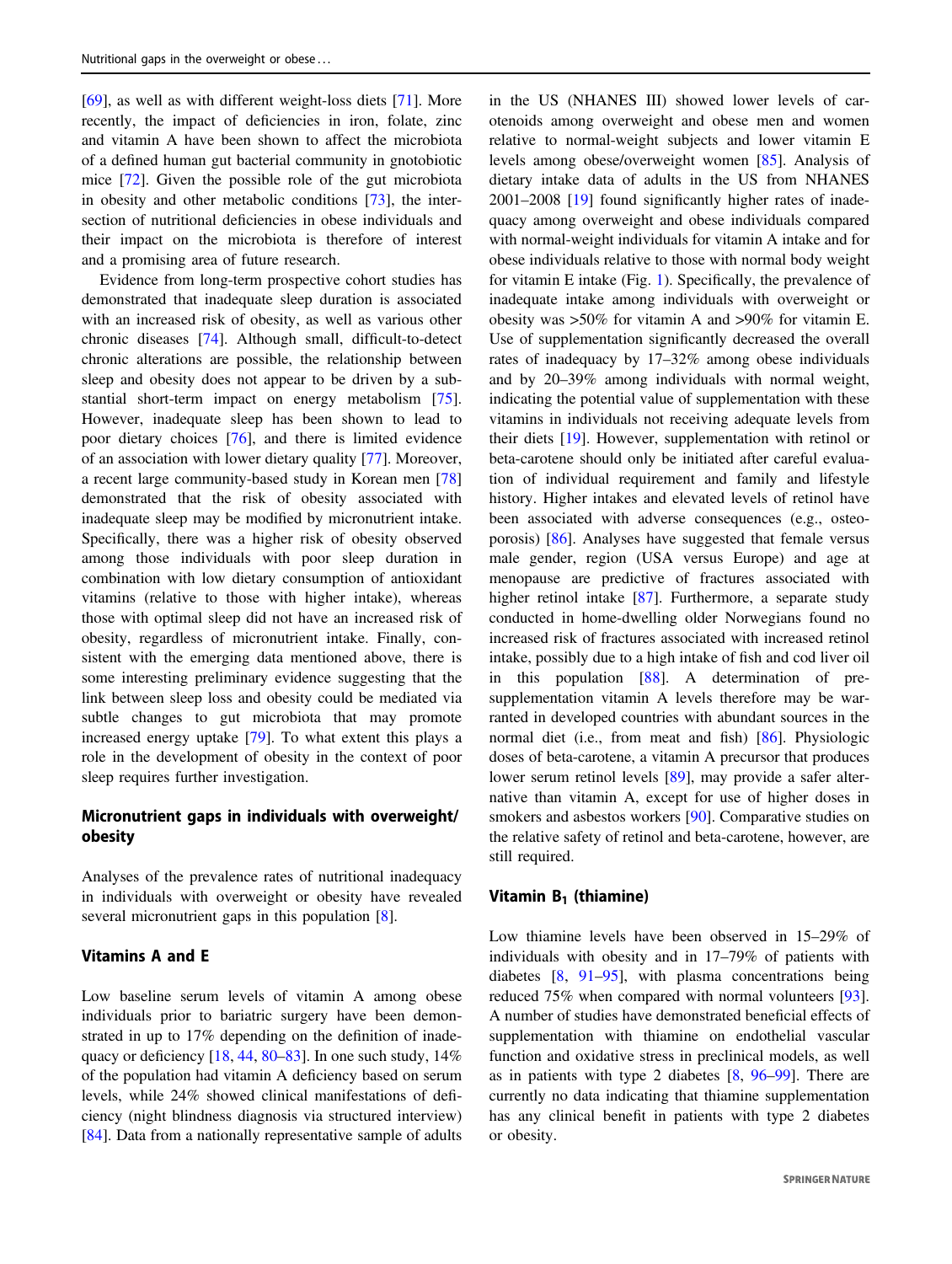#### Vitamin  $B_{12}$

Vitamin  $B_{12}$  deficiency, as a result of inadequate intake, malabsorption or lack of intrinsic factor, can result in haematological effects including megaloblastic anaemia, fatigue and weakness, gastrointestinal effects such as constipation, flatulence and loss of appetite and neurological effects including cognitive issues and numbness and tingling in the hands and feet  $[100]$  $[100]$ . Failure to address vitamin  $B_{12}$  deficiency may result in irreversible haemato-logical and neuropsychiatric damage [\[101](#page-11-0)]. Supplementation with vitamin  $B_{12}$  has been shown to improve the rate of deficiency to roughly 4%; however, the use of multivitamins alone is not usually enough for preventing deficiency [[4,](#page-8-0) [102](#page-11-0), [103\]](#page-11-0). Vitamin  $B_{12}$  (350–600 µg/day orally) has been found to be effective in correcting this deficiency in most individuals, or a monthly injection given intramuscularly may be reserved for those who refuse or are unable to adhere to a daily oral supplement [\[4](#page-8-0), [102](#page-11-0), [104](#page-11-0)]. Inadequate levels of vitamin  $B_{12}$  have been reported in up to 11% of individuals with morbid obesity [[16,](#page-9-0) [17](#page-9-0), [105](#page-11-0)]. As a result, patients with obesity and clinical signs of vitamin  $B_{12}$  deficiency should receive supplementation.

## Vitamin C

Vitamin C is a water-soluble antioxidant vitamin that is found in many fruits and vegetables [\[106](#page-11-0)]. It has been demonstrated that patients with diabetes have lower serum vitamin C levels than their healthy counterparts [\[107](#page-11-0)]. Analysis of the large National Institutes of Health—American Association of Retired Persons Diet and Health Study found a significantly lower rate of diabetes among those who took vitamin C supplements [\[108](#page-11-0)]. Vitamin C supplementation has also been associated with a significant improvement in insulin action, nonoxidative glucose metabolism and lower plasma insulin, LDLcholesterol and apolipoprotein B concentrations in individuals with diabetes who take vitamin C supplements daily [\[109](#page-11-0)]. It has also been reported that almost 50% of individuals with obesity have inadequate levels of vitamin C (defined as serum vitamin C concentrations below the low end of the laboratory normal range  $\leq 4.6 \text{ mg/L}$ [\[81](#page-10-0)] and that higher BMI is correlated with lower serum vitamin C levels [[81,](#page-10-0) [85](#page-10-0), [110](#page-11-0)]. In one study of patients undergoing elective abdominal surgery, preoperative rates of vitamin C deficiency (defined as serum vitamin C concentrations  $\langle 0.3 \text{ mg/dL} \rangle$  ranged from 4% in individuals with BMIs in the normal range to 22% among individuals with class I obesity  $[110]$  $[110]$ . One patient in this study with vitamin C deficiency experienced postoperative bleeding requiring transfusion; however, no statistically significant

association was found between the signs and symptoms of vitamin C deficiency and serum concentrations of vitamin C. Prospective studies demonstrating a clinical benefit of vitamin C supplementation in obese and/or diabetic patients are required.

## Vitamin D

Vitamin D inadequacy is very common in individuals with obesity, with prevalence rates as high as 90% [\[8,](#page-9-0) [19](#page-9-0), [111](#page-11-0)], and as described earlier, high rates of vitamin D deficiency have been reported in individuals with class II or III obesity (BMI ≥ 35 or ≥40 kg m<sup>-2</sup>, respectively) [[16](#page-9-0)–[18\]](#page-9-0). In one study of obese prebariatric surgery patients, 57% were found to be vitamin D deficient (defined as  $25[OH]D$  levels  $\leq 20$  ng/mL),  $23\%$  of whom had secondary hyperparathyroidism [[105](#page-11-0)]. An inverse relationship between vitamin D levels and the incidence of type 2 diabetes has also been observed [[112](#page-11-0)–[117\]](#page-11-0). Some studies and meta-analyses show a potential benefit of supplementation with vitamin D in patients at risk for developing type 2 diabetes [\[8](#page-9-0), [118,](#page-11-0) [119\]](#page-11-0) and in patients with obesity and type 2 diabetes. In the Nurses' Health Study of 83,779 women, those who took vitamin D 800 IU/day were found to have a 23% lower risk of developing type 2 diabetes than those who took <200 IU/day  $[120]$ . A small study of short-term oral supplementation with 120,000 IU cholecalciferol administered every two weeks in males with obesity further demonstrated improved glucose tolerance and insulin sensitivity  $[121]$  $[121]$ . Taken together, these results suggest that vitamin D supplementation may prevent progression to diabetes and improve glucose sensitivity in the obese. Although it may seem rational to consider recommending vitamin D supplementation in patients with obesity [\[8](#page-9-0)] and perhaps particularly among individuals with obesity and prediabetes or type 2 diabetes, there are not yet any data to suggest that vitamin D ameliorates or reverses the condition.

#### Calcium

Most observational studies have reported an inverse relationship between the consumption of calcium and body fat, indicating that calcium has a positive effect on energy balance in individuals with overweight or obesity [\[122](#page-12-0)]. It has been hypothesised that a low-calcium diet may lead to hunger, poor compliance and, therefore, reduced weight loss in individuals who are trying to lose weight by decreasing their energy consumption [\[122](#page-12-0), [123\]](#page-12-0). In one study, the impact of calcium plus vitamin D supplementation on the response to a diet-based weightreduction program in females with overweight or obesity with very low calcium intake (≤600 mg/day) was tested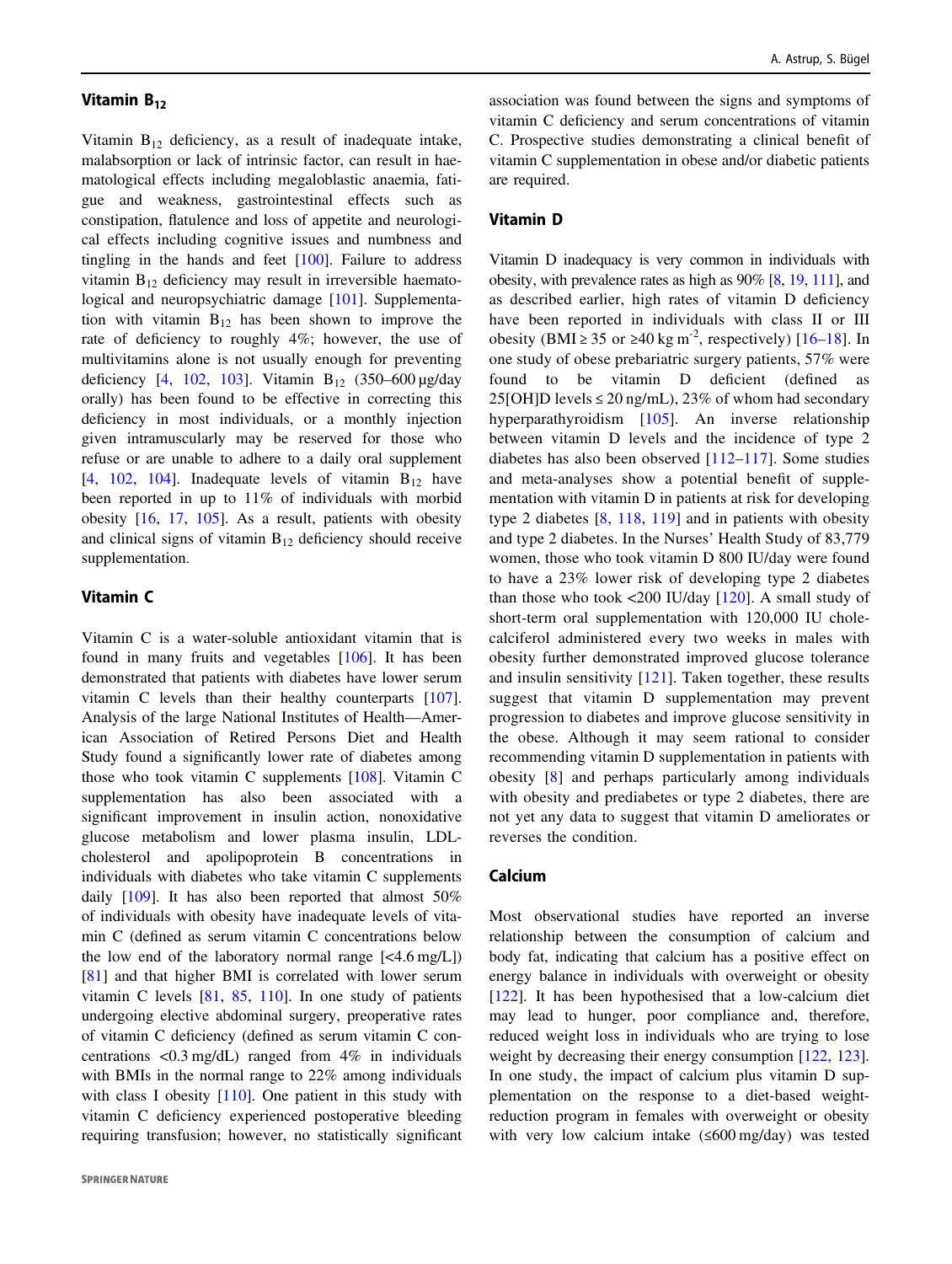<span id="page-6-0"></span>Table 2 Recommended dietary allowances or adequate intakes for vitamins and elements in adults according to the Food and Nutrition Board of the US National Academies Institute of Medicine [149](#page-12-0)

| <b>Micronutrient</b> | RDA (plain type) or AI<br>(italics) for adults/day |
|----------------------|----------------------------------------------------|
| <b>Vitamins</b>      |                                                    |
| Vitamin A            | $700 - 900 \,\mu g$                                |
| Vitamin C            | 75–90 mg                                           |
| Vitamin D            | $15 - 20 \mu g$                                    |
| Vitamin E            | 15 <sub>mg</sub>                                   |
| Vitamin K            | 90-120 μg                                          |
| Thiamine             | $1.1 - 1.2$ mg                                     |
| Riboflavin           | $1.1 - 1.3$ mg                                     |
| Niacin               | $14 - 16$ mg                                       |
| Vitamin $B_6$        | $1.3 - 1.7$ mg                                     |
| Folate               | $400 \mu$ g                                        |
| Vitamin $B_{12}$     | $2.4 \mu$ g                                        |
| Pantothenic acid     | 5 <sub>mg</sub>                                    |
| <b>Biotin</b>        | $30 \mu g$                                         |
| Choline              | $425 - 550$ mg                                     |
| <b>Elements</b>      |                                                    |
| Calcium              | $1000 - 1200$ mg                                   |
| Chromium             | $20 - 35 \mu g$                                    |
| Copper               | $900 \mu g$                                        |
| Fluoride             | $3-4$ mg                                           |
| Iodine               | $150 \mu g$                                        |
| Iron                 | $8-18$ mg                                          |
| Magnesium            | 310–420 mg                                         |
| Manganese            | $1.8 - 2.3$ mg                                     |
| Molybdenum           | $45 \mu g$                                         |
| Phosphorus           | 700 mg                                             |
| Selenium             | $55 \mu g$                                         |
| Zinc                 | $8 - 11$ mg                                        |
| Potassium            | 4.7 <sub>g</sub>                                   |
| Sodium               | $1.2 - 1.5$ g                                      |
| Chloride             | $1.8 - 2.3$ g                                      |

AI adequate intake, RDA recommended dietary allowance

[\[124](#page-12-0)]. Reductions in body weight and fat were substantially increased in those receiving supplementation compared with participants receiving placebo.

# Magnesium

Obesity is a key risk factor for chronic diseases such as type 2 diabetes, atherosclerosis and cancer, and these conditions are also related to reduced magnesium levels [[125,](#page-12-0) [126](#page-12-0)]. Studies in individuals with obesity have demonstrated that low magnesium levels are related to conditions that involve chronic inflammation [[127](#page-12-0)–[129\]](#page-12-0). Further studies are needed to determine the association of magnesium with obesity and comorbid conditions [\[125](#page-12-0)].

### Iron

Iron deficiency (<8 μmol/L) has been documented to be 38.8% in children and adolescents with obesity and 12.1% and 4.4% in those with overweight and normal weight, respectively [\[130](#page-12-0)]. Iron deficiency and iron deficiency anaemia are general problems in the premenopausal, adult female population [\[131](#page-12-0)], but whether iron deficiency is aggravated in adult females with obesity remains to be seen. Another study has shown that iron deficiencies are more prevalent in younger patients (<25 years old) than in older patients (>60 years old) prior to receiving bariatric surgery [\[92](#page-11-0)]. Inadequate levels of iron may be the consequence of unbalanced nutrition, recurrent short-term restrictive diets or increased iron needs in individuals with obesity [\[130](#page-12-0)], as well as impaired absorption [[132\]](#page-12-0). Therefore, iron levels in these individuals, and in particular, children and adolescents [\[130](#page-12-0)], should be monitored and treated to prevent the possible harmful effects of iron deficiency, such as anaemia.

# Folic acid

An increased risk of inadequate intake of folate has been demonstrated in adolescents with waist circumference in or above the 80th percentile [[133\]](#page-12-0). Studies conducted in Brazil and Spain have demonstrated folic acid deficiencies in up to 54.3% of adolescents and adults with obesity [\[17](#page-9-0), [134](#page-12-0)]. In contrast, studies conducted in the US report very low prevalence rates of folic acid deficiency (0–6%), most likely due to folate-fortified foods [[4,](#page-8-0) [105,](#page-11-0) [135\]](#page-12-0).

## Zinc

The incidence of reduced serum zinc in individuals with obesity has been observed in up to 28% of patients prior to bariatric surgery and in 36–51% of patients postsurgery [\[4](#page-8-0), [82](#page-10-0), [136\]](#page-12-0).

## Chromium

Chromium is an essential mineral that affects the action of insulin, and low levels in the body may lead to impaired glucose tolerance and the development of type 2 diabetes [[137](#page-12-0)–[140\]](#page-12-0). Studies have suggested that chromium supplements may help to increase lean muscle and stimulate fat loss, but these results have been conflicting [\[137](#page-12-0), [141](#page-12-0)–[144](#page-12-0)]. Data have indicated that chromium supplements may also decrease food consumption, hunger intensity and cravings for fat, although research on these effects is lacking [\[137](#page-12-0), [145\]](#page-12-0).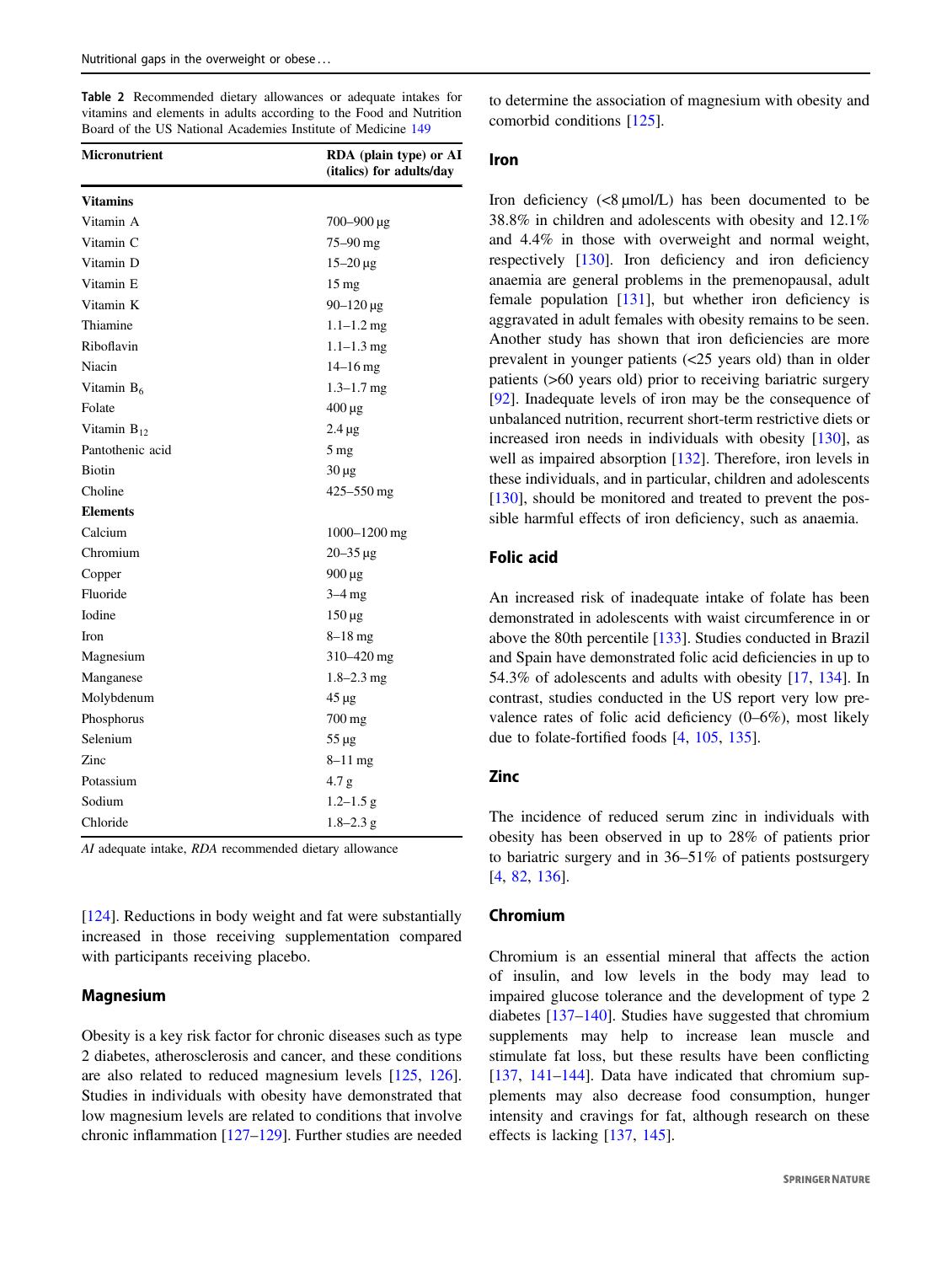Table 3 Post-bariatric surgery vitamin supplementation recommendations

| Supplement                            | Daily recommendations     |                                                       |
|---------------------------------------|---------------------------|-------------------------------------------------------|
| Mutlivitamin<br>(contains folic acid) | AGB/VSG<br><b>RYGB</b>    | One daily<br>One to two daily                         |
|                                       | <b>BPD-DS</b>             | Two daily                                             |
| Calcium citrate with                  | AGB                       | 1200–1500 mg/day                                      |
| vitamin $D_3$                         | RYGB and<br><b>BPD-DS</b> | 1800 mg/day                                           |
| Vitamin $D_3$                         | RYGB                      | Consider 1000 IU/day                                  |
|                                       | BPD-DS                    | 2000 IU/day                                           |
| Vitamin $B_{12}$                      | <b>RYGB</b>               | Crystalline 500 µg/day oral<br>or $1000 \mu g/mol$ IM |
|                                       | <b>BPD-DS</b>             | Monitor and start if needed                           |
| Elemental iron                        | RYGB and<br><b>BPD-DS</b> | 65 mg elemental iron in<br>menstruating females       |
| Vitamin $B_1$                         | All procedures            | Consider once daily in first<br>six months            |
| Vitamins A, K                         | <b>BPD-DS</b>             | 10,000 IU vitamin A and<br>$300 \mu$ g vitamin K      |

Adapted from Pediatric Clinics of North America, volume 56, number 5, Xanthakos SA, Nutritional Deficiencies in Obesity and After Bariatric Surgery, pp. 1105–1121; Copyright 2009, with permission from Elsevier [[4](#page-8-0)]

AGB adjustable gastric band, BPD-DS biliopancreatic diversion with duodenal switch, IM intramuscular, RYGB Roux-en-Y gastric bypass, VSG vertical sleeve gastrectomy

#### Biotin

Although data are lacking on the incidence of biotin deficiency in patients with obesity or diabetes, it has been demonstrated that patients with type 2 diabetes have lower biotin levels compared with healthy controls and that these low plasma levels are associated with hyperglycaemia [\[8](#page-9-0), [146](#page-12-0), [147\]](#page-12-0).

## Common-sense approaches to management of dietary gaps

The US Preventive Services Task Force recommends that clinicians counsel all patients on consumption of calories, fat, cholesterol, complex carbohydrates, fibre and sodium, as well as calcium and iron in women and adolescent girls [\[148](#page-12-0)]. The Food and Nutrition Board of the US National Academies Institute of Medicine has published the dietary reference intakes of 29 vitamins and minerals based on recommended dietary allowances or adequate intakes (Table [2\)](#page-6-0) [\[149](#page-12-0)]. Physicians feel that, among many barriers, lack of time, teaching materials and sufficient training is the biggest obstacle preventing them from effectively counselling patients on nutrition [[150,](#page-12-0) [151\]](#page-12-0). Individuals with overweight or obesity may already be struggling with eating a proper diet and may need to be referred to a dietitian or nutritionist for further counselling.

# Role of dietary supplementation in the population with overweight/obesity

As detailed above, there are multiple potential micronutrient gaps in patients with overweight and obesity. Although more research is needed in most cases to understand the risks and benefits of supplementation with individual vitamins or minerals, for individuals with known deficiencies, such as those with documented iron-deficiency anaemia, supplementation is clearly indicated [[152](#page-12-0)].

Individuals with overweight or obesity who are at higher risk for nutrient deficiencies include those undergoing bariatric surgery or taking pharmacological agents for longterm treatment of obesity, and these patients may need additional individual supplements [\[4](#page-8-0), [153\]](#page-12-0). At a minimum, supplementation with a multivitamin is recommended following all bariatric surgical procedures, and additional supplementation has been recommended according to the type of bariatric surgery performed and risk for malab-sorption (Table 3) [\[4](#page-8-0)]. Even patients undergoing purely restrictive procedures, such as laparoscopic adjustable gastric banding, which can cause micronutrient deficiencies due to the decrease in the amount of food that can be consumed, should receive supplementation with at least a multivitamin [\[153](#page-12-0)]. In addition, patients taking pharmacological agents long term for the treatment of obesity should be advised on dietary supplementation. For example, the use of orlistat has been shown to decrease the absorption of fat-soluble vitamins and, therefore, patients should take a daily multivitamin that contains vitamins A, D, E and K at least 2 h prior to its consumption [[153\]](#page-12-0).

For individuals with inadequate dietary consumption, a daily multivitamin can help ensure adequate intake of vitamins and essential minerals with minimal safety concerns [[154\]](#page-12-0). NHANES data showed that the use of dietary supplements decreased the prevalence of inadequate intake of vitamins A, C and E and magnesium [\[155](#page-12-0)]. Similarly, many studies conducted in various populations have demonstrated improvement in micronutrient deficiencies through multivitamin and mineral (MVM) supplementation [\[156](#page-12-0)–[159](#page-12-0)]. However, studies indicate that in populations with sufficient intake, dietary supplements may increase the risk of exceeding the tolerable upper intake level for some micronutrients [\[160](#page-13-0)–[163](#page-13-0)] and thus may be more harmful than beneficial. Therefore, at present, dietary supplementation should be used routinely only in those with established inadequacies/deficiencies. More research is needed to clarify whether the micronutrient requirement is higher in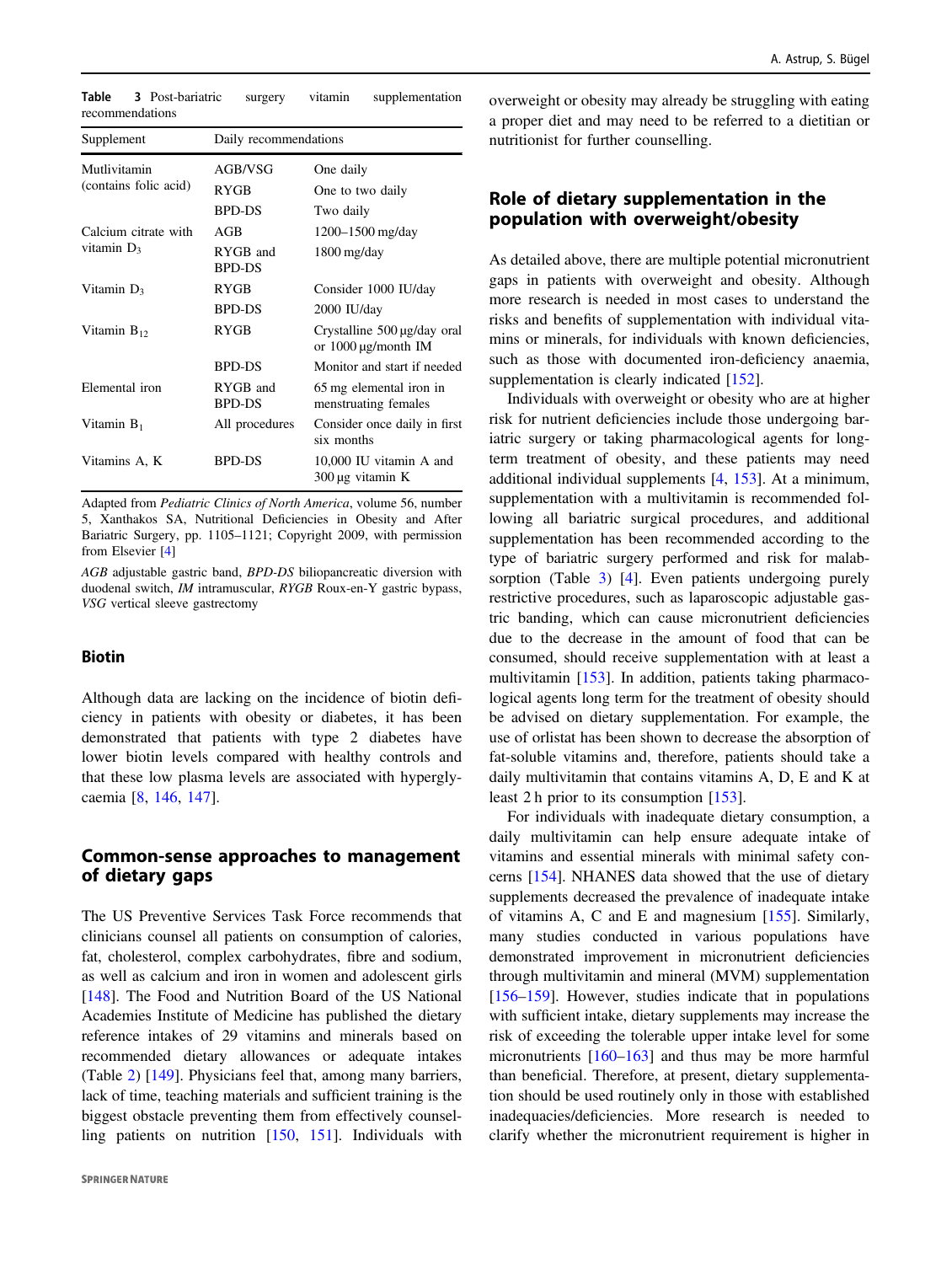<span id="page-8-0"></span>populations with overweight/obesity and to what extent any observed deficiencies are due to inadequate dietary intake, increased need based on size or both, and thus, if individuals with obesity may require tailor-made MVM supplementation to compensate for their specific deficiencies.

Preliminary findings, however, from two studies have promising clinical implications regarding the role of dietary supplementation for the population with overweight/obesity, suggesting that use of MVM supplements may have a beneficial effect on body weight, energy and appetite [\[164](#page-13-0)]. The Quebec Family Study compared body weight and composition, energy expenditure and Three-Factor Eating Questionnaires of users and nonusers of vitamins and dietary supplements. Compared with nonusers, male users of vitamins and dietary supplements had lower body weight  $(P = 0.009)$ , fat mass  $(P = 0.02)$  and BMI  $(P = 0.008)$ and trended toward a greater resting energy expenditure  $(P = 0.06)$ . Similar, though not significant, trends were seen in women [\[164](#page-13-0)]. Notably, however, individuals who use dietary supplements have been shown to have more healthy lifestyles in general than those who do not [[165,](#page-13-0) [166](#page-13-0)], which may confound findings from observational studies and preclude any definitive conclusion that supplements had a direct effect on these outcomes. In a second study conducted by the same group, 45 adults with a BMI of 30–40 kg m<sup> $-2$ </sup> were randomized to receive either MVM or placebo in conjunction with an energy-restricted diet for 15 weeks. Although there was no difference between groups in terms of resting energy expenditure or anthropometric measures, there was a significant decrease in appetite in women randomized to MVM supplementation  $(P < 0.05)$  [[164](#page-13-0)]. Although limited by the small sample size and the fact that the effect was found only in women, these findings in the context of a randomized, controlled trial are noteworthy and warrant further investigation in larger trials.

# Conclusion

As the prevalence of obesity rises and the popularity of bariatric surgery increases, clinicians must be cognizant of potential pre-existing nutritional gaps in patients with overweight or obesity. These individuals are at risk for several micronutrient inadequacies/deficiencies, including vitamins A, C, D and E, as well as calcium and magnesium [\[19](#page-9-0)]. Patients with obesity should be counselled on the importance of preventing the development of diabetes and other complications through lifestyle changes and healthy food options [[8\]](#page-9-0). In conjunction with dietary changes, MVM supplementation can serve an important role in preventing deficiencies in high-risk groups, including postbariatric surgery patients and those taking certain medications, and in filling known gaps in those with

inadequate intake/status. Additional studies are needed to better understand the unique causes of nutritional inadequacies in this population and outcomes of treatment strategies in individuals with overweight or obesity.

Acknowledgements Medical writing support was provided by Virginia A. Schad, PharmD, James C. Street, PhD, and Diane Sloan, PharmD, of Peloton Advantage, LLC, and was funded by Pfizer.

Author contributions Both A.A and S.B. conceived this article, participated in its drafting and revision and approved it for submission.

## Compliance with ethical standards

Conflict of interest Arne Astrup received an honorarium from Pfizer to review the literature on nutrient deficiencies in obesity and for the development of this manuscript. He has received research grant support from Arla Foods, Danish Dairy Research Foundation, Global Dairy Platform, Danish Agriculture and Food Council and GEIE European Milk Forum. He is an advisor to BioCare Copenhagen, Dutch Beer Institute, Feast Kitchen A/S, Groupe Ethique et Santé, IKEA, McCain Foods Limited, Zaluvida and Weight Watchers. He is a consultant for Basic Research, Beachbody, Gelesis, Danish Agriculture & Food Council, Nestlé Research Center, Novo Nordisk, Pfizer, Saniona, Sanofi Aventis, S-Biotek, Scandinavian Airlines System and Tetra Pak. He receives honoraria as Associate Editor of The American Journal of Clinical Nutrition and for membership of the Editorial Board of Annals of Nutrition and of Metabolism and Annual Review of Nutrition. Susanne Bügel, who did not receive an honorarium from Pfizer in connection with the development of this manuscript, has received research grants from The Software AG Foundation and ERASMUS+. She is a board member of Food, Quality and Health and the Federation of European Nutrition Societies and as such receives travel support for meetings supported by these organizations.

## References

- 1. Hurt RT, Frazier TH, McClave SA, Kaplan LM. Obesity epidemic: overview, pathophysiology, and the intensive care unit conundrum. JPEN J Parenter Enter Nutr. 2011;35(5 Suppl):  $4s - 13s$
- 2. Swinburn BA, Sacks G, Hall KD, McPherson K, Finegood DT, Moodie ML, et al. The global obesity pandemic: shaped by global drivers and local environments. Lancet. 2011;378:804–14.
- 3. Fryar CD, Carroll MD, Ogden CL. Prevalence of overweight, obesity, and extreme obesity among adults aged 20 and over: United States, 1960–1962 through 2013–2014. NCHS Health E-Stats; Centers for Disease Control and Prevention. [http://www.](http://www.cdc.gov/nchs/data/hestat/obesity_adult_13_14/obesity_adult_13_14.pdf) [cdc.gov/nchs/data/hestat/obesity\\_adult\\_13\\_14/obesity\\_adult\\_](http://www.cdc.gov/nchs/data/hestat/obesity_adult_13_14/obesity_adult_13_14.pdf) [13\\_14.pdf.](http://www.cdc.gov/nchs/data/hestat/obesity_adult_13_14/obesity_adult_13_14.pdf) Accessed 25 Oct 2017.
- 4. Xanthakos SA. Nutritional deficiencies in obesity and after bariatric surgery. Pediatr Clin North Am. 2009;56:1105–21.
- 5. Do Canadian adults meet their nutrient requirements through food intake alone? Health Canada. [http://www.hc-sc.gc.ca/fn-a](http://www.hc-sc.gc.ca/fn-an/alt_formats/pdf/surveill/nutrition/commun/art-nutr-adult-eng.pdf) [n/alt\\_formats/pdf/surveill/nutrition/commun/art-nutr-adult-eng.](http://www.hc-sc.gc.ca/fn-an/alt_formats/pdf/surveill/nutrition/commun/art-nutr-adult-eng.pdf) [pdf](http://www.hc-sc.gc.ca/fn-an/alt_formats/pdf/surveill/nutrition/commun/art-nutr-adult-eng.pdf). Accessed 25 Oct 2017.
- 6. Scientific Report of the 2015 Dietary Guidelines Advisory Committee. United States Department of Health and Human Services; United States Department of Agriculture: Washington, DC, 2015.
- 7. Cutler DM, Glaeser EL, Shapiro JM. Why have Americans become more obese? J Econ Perspect. 2003;17:93–118.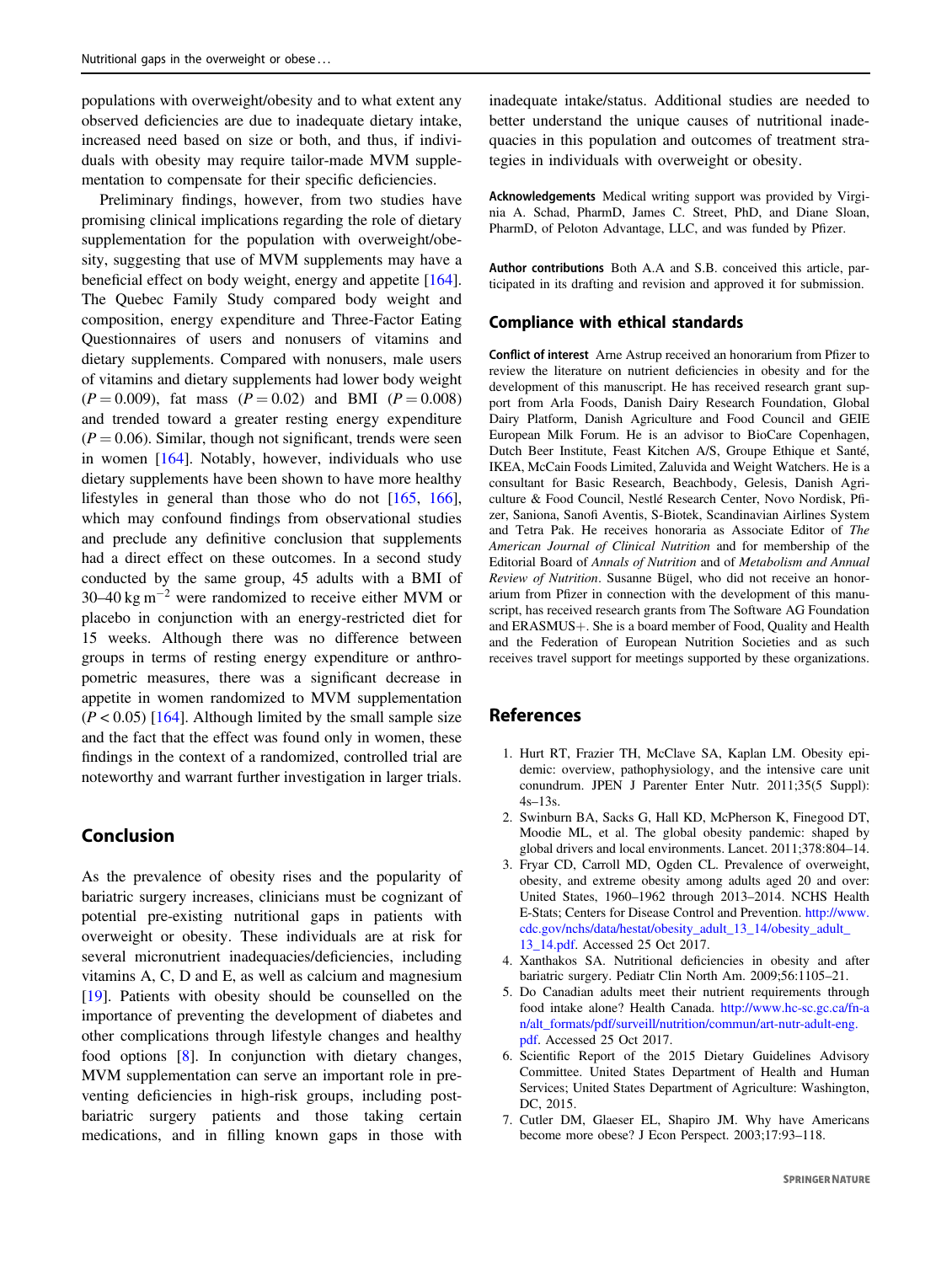- <span id="page-9-0"></span>8. Via M. The malnutrition of obesity: micronutrient deficiencies that promote diabetes. ISRN Endocrinol. 2012;2012:103472.
- 9. Mousa A, Naderpoor N, de Courten MP, Scragg R, de Courten B. 25-hydroxyvitamin D is associated with adiposity and cardiometabolic risk factors in a predominantly vitamin D-deficient and overweight/obese but otherwise healthy cohort. J Steroid Biochem Mol Biol. 2017;173:258–64.
- 10. De Baerdemaeker LEC, Mortier EP. Struys MMRF. Pharmacokinetics in obese patients. Contin Educ Anaesth Crit Care Pain. 2004;4:152–5.
- 11. Paddon-Jones D, Westman E, Mattes RD, Wolfe RR, Astrup A, Westerterp-Plantenga M. Protein, weight management, and satiety. Am J Clin Nutr. 2008;87:1558s–1561s.
- 12. Barrea L, Nappi F, Di Somma C, Savanelli MC, Falco A, Balato A, et al. Environmental risk factors in psoriasis: the point of view of the nutritionist. Int J Environ Res Public Health. 2016;13:743.
- 13. Lyons CL, Kennedy EB, Roche HM. Metabolic inflammationdifferential modulation by dietary constituents. Nutrients. 2016;8:247.
- 14. Fleming P, Kraft J, Gulliver WP, Lynde C. The relationship of obesity with the severity of psoriasis: a systematic review. J Cutan Med Surg. 2015;19:450–6.
- 15. Giugliano D, Ceriello A, Esposito K. The effects of diet on inflammation: emphasis on the metabolic syndrome. J Am Coll Cardiol. 2006;48:677–85.
- 16. Sanchez A, Rojas P, Basfi-Fer K, Carrasco F, Inostroza J, Codoceo J, et al. Micronutrient deficiencies in morbidly obese women prior to bariatric surgery. Obes Surg. 2016;26:361–8.
- 17. de Luis DA, Pacheco D, Izaola O, Terroba MC, Cuellar L, Cabezas G. Micronutrient status in morbidly obese women before bariatric surgery. Surg Obes Relat Dis. 2013;9:323–7.
- 18. Lefebvre P, Letois F, Sultan A, Nocca D, Mura T, Galtier F. Nutrient deficiencies in patients with obesity considering bariatric surgery: a cross-sectional study. Surg Obes Relat Dis. 2014;10:540–6.
- 19. Agarwal S, Reider C, Brooks JR, Fulgoni VLI. Comparison of prevalence of inadequate nutrient intake based on body weight status of adults in the United States: an analysis of NHANES 2001-2008. J Am Coll Nutr. 2015;34:126–34.
- 20. Zuckerman M, Greller HA, Babu KM. A review of the toxicologic implications of obesity. J Med Toxicol. 2015;11: 342–54.
- 21. Blouin RA, Kolpek JH, Mann HJ. Influence of obesity on drug disposition. Clin Pharm. 1987;6:706–14.
- 22. Blum M, Dolnikowski G, Seyoum E, Harris SS, Booth SL, Peterson J, et al. Vitamin D(3) in fat tissue. Endocrine. 2008;33:90–94.
- 23. Wortsman J, Matsuoka LY, Chen TC, Lu Z, Holick MF. Decreased bioavailability of vitamin D in obesity. Am J Clin Nutr. 2000;72:690–3.
- 24. Handelman GJ, Epstein WL, Peerson J, Spiegelman D, Machlin LJ, Dratz EA. Human adipose alpha-tocopherol and gammatocopherol kinetics during and after 1 y of alpha-tocopherol supplementation. Am J Clin Nutr. 1994;59:1025–32.
- 25. Liel Y, Ulmer E, Shary J, Hollis BW, Bell NH. Low circulating vitamin D in obesity. Calcif Tissue Int. 1988;43:199–201.
- 26. Drincic AT, Armas LA, Van Diest EE, Heaney RP. Volumetric dilution, rather than sequestration best explains the low vitamin D status of obesity. Obesity (Silver Spring, Md). 2012;20:1444–8.
- 27. Shankar P, Boylan M, Sriram K. Micronutrient deficiencies after bariatric surgery. Nutrition. 2010;26:1031–7.
- 28. Rohner F, Zimmermann M, Jooste P, Pandav C, Caldwell K, Raghavan R, et al. Biomarkers of nutrition for development iodine review. J Nutr. 2014;144:1322s–1342s.
- 29. Tremblay F, Lavigne C, Jacques H, Marette A. Role of dietary proteins and amino acids in the pathogenesis of insulin resistance. Annu Rev Nutr. 2007;27:293–310.
- 30. Westerterp-Plantenga MS, Lejeune MP. Protein intake and bodyweight regulation. Appetite. 2005;45:187–90.
- 31. Physical activity. Office of Disease Prevention and Health Promotion. [https://www.healthypeople.gov/2020/topics-objectives/](https://www.healthypeople.gov/2020/topics-objectives/topic/physical-activity) [topic/physical-activity](https://www.healthypeople.gov/2020/topics-objectives/topic/physical-activity). Accessed 25 Oct 2017.
- 32. Kant AK. Consumption of energy-dense, nutrient-poor foods by adult Americans: nutritional and health implications. The third National Health and Nutrition Examination Survey, 1988-1994. Am J Clin Nutr. 2000;72:929–36.
- 33. Kant AK. Reported consumption of low-nutrient-density foods by American children and adolescents: nutritional and health correlates, NHANES III, 1988 to 1994. Arch Pediatr Adolesc Med. 2003;157:789–96.
- 34. Hampl JS, Betts NM. Comparisons of dietary intake and sources of fat in low- and high-fat diets of 18- to 24-year-olds. J Am Diet Assoc. 1995;95:893–7.
- 35. Keller KL, Kirzner J, Pietrobelli A, St-Onge MP, Faith MS. Increased sweetened beverage intake is associated with reduced milk and calcium intake in 3- to 7-year-old children at multi-item laboratory lunches. J Am Diet Assoc. 2009;109: 497–501.
- 36. Heaney RP. Nutrients, endpoints, and the problem of proof. J Nutr. 2008;138:1591–5.
- 37. Ames BN. Low micronutrient intake may accelerate the degenerative diseases of aging through allocation of scarce micronutrients by triage. Proc Natl Acad Sci USA. 2006;103: 17589–94.
- 38. McCann JC, Ames BN. Vitamin K, an example of triage theory: is micronutrient inadequacy linked to diseases of aging? Am J Clin Nutr. 2009;90:889–907.
- 39. Overweight & obesity statistics. National Institute of Diabetes and Digestive and Kidney Diseases. [https://www.niddk.nih.gov/](https://www.niddk.nih.gov/health-information/health-statistics/Pages/overweight-obesity-statistics.aspx) [health-information/health-statistics/Pages/overweight-obesity-sta](https://www.niddk.nih.gov/health-information/health-statistics/Pages/overweight-obesity-statistics.aspx) [tistics.aspx](https://www.niddk.nih.gov/health-information/health-statistics/Pages/overweight-obesity-statistics.aspx). Accessed 25 Oct 2017.
- 40. Niswender K. Diabetes and obesity: therapeutic targeting and risk reduction—a complex interplay. Diabetes Obes Metab. 2010;12:267–87.
- 41. Ford ES, Williamson DF, Liu S. Weight change and diabetes incidence: findings from a national cohort of US adults. Am J Epidemiol. 1997;146:214–22.
- 42. Defronzo RA. Banting Lecture. From the triumvirate to the ominous octet: a new paradigm for the treatment of type 2 diabetes mellitus. Diabetes. 2009;58:773–95.
- 43. Hu FB, Manson JE, Stampfer MJ, Colditz G, Liu S, Solomon CG, et al. Diet, lifestyle, and the risk of type 2 diabetes mellitus in women. N Engl J Med. 2001;345:790–7.
- 44. Moize V, Deulofeu R, Torres F, de Osaba JM, Vidal J. Nutritional intake and prevalence of nutritional deficiencies prior to surgery in a Spanish morbidly obese population. Obes Surg. 2011;21:1382–8.
- 45. Pham PC, Pham PM, Pham SV, Miller JM, Pham PT. Hypomagnesemia in patients with type 2 diabetes. Clin J Am Soc Nephrol. 2007;2:366–73.
- 46. Tremblay A, Chaput JP. About unsuspected potential determinants of obesity. Appl Physiol Nutr Metab. 2008;33:791–6.
- 47. Garcia OP, Long KZ, Rosado JL. Impact of micronutrient deficiencies on obesity. Nutr Rev. 2009;67:559–72.
- 48. Astrup A, Bugel S. Micronutrient deficiency in the aetiology of obesity. Int J Obes (Lond). 2010;34:947–8.
- 49. Pannacciulli N, Del Parigi A, Chen K, Le DS, Reiman EM, Tataranni PA. Brain abnormalities in human obesity: a voxelbased morphometric study. Neuroimage. 2006;31:1419–25.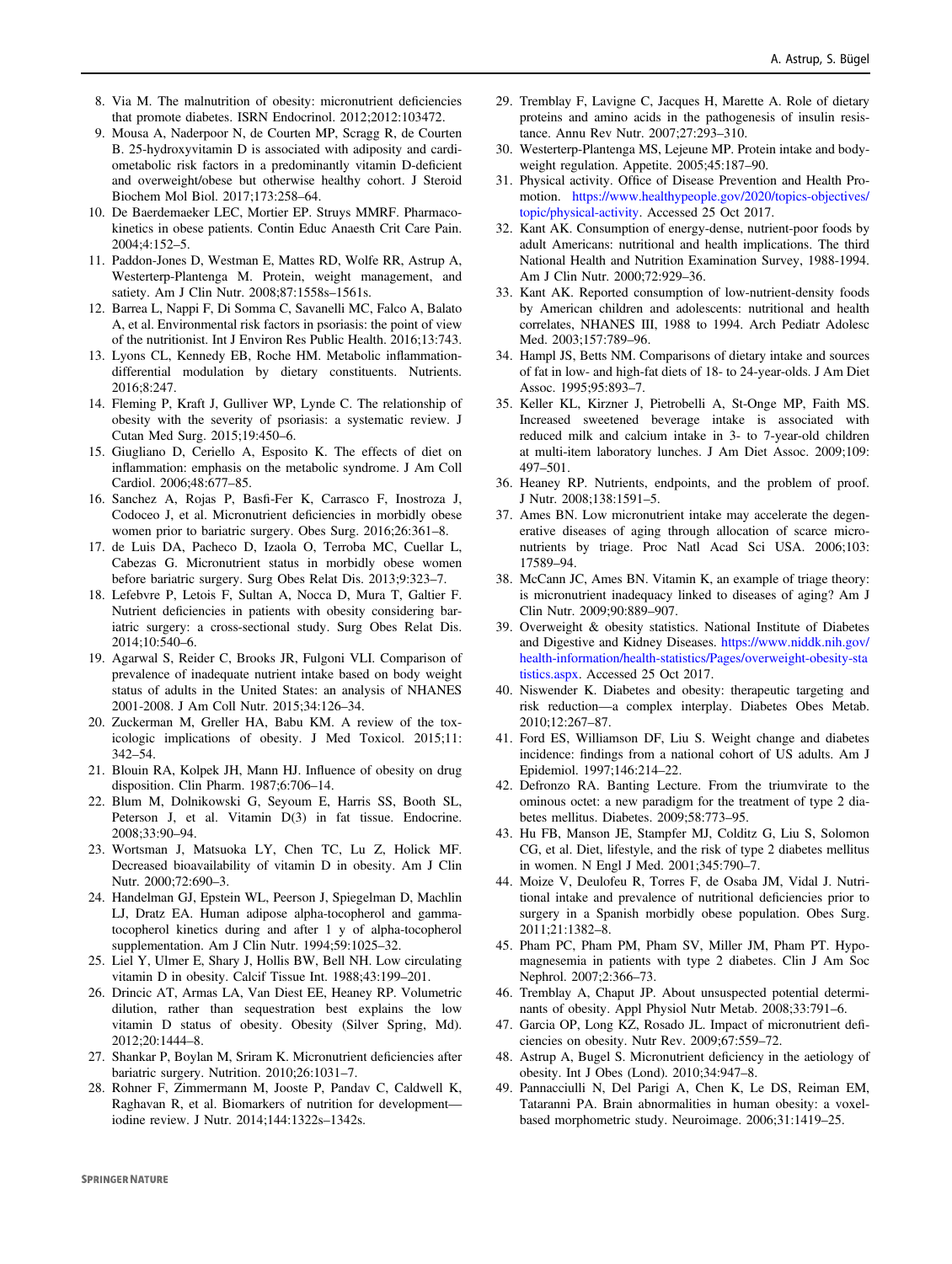- <span id="page-10-0"></span>50. Elias MF, Elias PK, Sullivan LM, Wolf PA, D'Agostino RB. Obesity, diabetes and cognitive deficit: The Framingham Heart Study. Neurobiol Aging. 2005; 26(Suppl 1):11–16.
- 51. Waldstein SR, Katzel LI. Interactive relations of central versus total obesity and blood pressure to cognitive function. Int J Obes (Lond). 2006;30:201–7.
- 52. Walker JM, Harrison FE. Shared neuropathological characteristics of obesity, type 2 diabetes and Alzheimer's disease: impacts on cognitive decline. Nutrients. 2015;7:7332–57.
- 53. Dahl AK, Hassing LB. Obesity and cognitive aging. Epidemiol Rev. 2013;35:22–32.
- 54. Benedict C, Brooks SJ, Kullberg J, Burgos J, Kempton MJ, Nordenskjold R, et al. Impaired insulin sensitivity as indexed by the HOMA score is associated with deficits in verbal fluency and temporal lobe gray matter volume in the elderly. Diabetes Care. 2012;35:488–94.
- 55. Bruehl H, Sweat V, Hassenstab J, Polyakov V, Convit A. Cognitive impairment in nondiabetic middle-aged and older adults is associated with insulin resistance. J Clin Exp Neuropsychol. 2010;32:487–93.
- 56. Grandone A, Marzuillo P, Perrone L, Del Giudice EM. Iron metabolism dysregulation and cognitive dysfunction in pediatric obesity: is there a connection? Nutrients. 2015;7:9163–70.
- 57. Grima NA, Pase MP, Macpherson H, Pipingas A. The effects of multivitamins on cognitive performance: a systematic review and meta-analysis. J Alzheimers Dis. 2012;29:561–9.
- 58. Harris E, Macpherson H, Vitetta L, Kirk J, Sali A, Pipingas A. Effects of a multivitamin, mineral and herbal supplement on cognition and blood biomarkers in older men: a randomised, placebo-controlled trial. Hum Psychopharmacol. 2012;27:370–7.
- 59. Chan A, Remington R, Kotyla E, Lepore A, Zemianek J, Shea TB. A vitamin/nutriceutical formulation improves memory and cognitive performance in community-dwelling adults without dementia. J Nutr Health Aging. 2010;14:224–30.
- 60. Hasan S, Fatima N, Bilal N, Suhail N, Fatima S, Morgan EN, et al. Effect of chronic unpredictable stress on short term dietary restriction and its modulation by multivitamin-mineral supplementation. Appetite. 2013;65:68–74.
- 61. Sharifi N, Mahdavi R, Ebrahimi-Mameghani M. Perceived barriers to weight loss programs for overweight or obese women. Health Promot Perspect. 2013;3:11–22.
- 62. Harris E, Kirk J, Rowsell R, Vitetta L, Sali A, Scholey AB, et al. The effect of multivitamin supplementation on mood and stress in healthy older men. Hum Psychopharmacol. 2011;26:560–7.
- 63. Kennedy DO, Veasey R, Watson A, Dodd F, Jones E, Maggini S, et al. Effects of high-dose B vitamin complex with vitamin C and minerals on subjective mood and performance in healthy males. Psychopharmacol (Berl). 2010;211:55–68.
- 64. Long SJ, Benton D. A double-blind trial of the effect of docosahexaenoic acid and vitamin and mineral supplementation on aggression, impulsivity, and stress. Hum Psychopharmacol. 2013;28:238–47.
- 65. Long SJ, Benton D. Effects of vitamin and mineral supplementation on stress, mild psychiatric symptoms, and mood in nonclinical samples: a meta-analysis. Psychosom Med. 2013;75: 144–53.
- 66. Carroll D, Ring C, Suter M, Willemsen G. The effects of an oral multivitamin combination with calcium, magnesium, and zinc on psychological well-being in healthy young male volunteers: a double-blind placebo-controlled trial. Psychopharmacol (Berl). 2000;150:220–5.
- 67. Stough C, Scholey A, Lloyd J, Spong J, Myers S, Downey LA. The effect of 90 day administration of a high dose vitamin B-complex on work stress. Hum Psychopharmacol. 2011;26: 470–6.
- 68. White DJ, Cox KH, Peters R, Pipingas A, Scholey AB. Effects of four-week supplementation with a multi-vitamin/mineral preparation on mood and blood biomarkers in young adults: a randomised, double-blind, placebo-controlled trial. Nutrients. 2015;7:9005–17.
- 69. Zhang H, DiBaise JK, Zuccolo A, Kudrna D, Braidotti M, Yu Y, et al. Human gut microbiota in obesity and after gastric bypass. Proc Natl Acad Sci USA. 2009;106:2365–70.
- 70. Kasai C, Sugimoto K, Moritani I, Tanaka J, Oya Y, Inoue H, et al. Comparison of the gut microbiota composition between obese and non-obese individuals in a Japanese population, as analyzed by terminal restriction fragment length polymorphism and next-generation sequencing. BMC Gastroenterol. 2015;15: 100.
- 71. Duncan SH, Lobley GE, Holtrop G, Ince J, Johnstone AM, Louis P, et al. Human colonic microbiota associated with diet, obesity and weight loss. Int J Obes (Lond). 2008;32:1720–4.
- 72. Hibberd MC, Wu M, Rodionov DA, Li X, Cheng J, Griffin NW, et al. The effects of micronutrient deficiencies on bacterial species from the human gut microbiota. Sci Transl Med. 2017;9. [https://doi.org/10.1126/scitranslmed.aal4069.](https://doi.org/10.1126/scitranslmed.aal4069)
- 73. Sonnenburg JL, Backhed F. Diet-microbiota interactions as moderators of human metabolism. Nature. 2016;535:56–64.
- 74. Itani O, Jike M, Watanabe N, Kaneita Y. Short sleep duration and health outcomes: a systematic review, meta-analysis, and meta-regression. Sleep Med. 2017;32:246–56.
- 75. Klingenberg L, Sjodin A, Holmback U, Astrup A, Chaput JP. Short sleep duration and its association with energy metabolism. Obes Rev. 2012;13:565–77.
- 76. Hogenkamp PS, Nilsson E, Nilsson VC, Chapman CD, Vogel H, Lundberg LS, et al. Acute sleep deprivation increases portion size and affects food choice in young men. Psychoneuroendocrinology. 2013;38:1668–74.
- 77. Dashti HS, Scheer FA, Jacques PF, Lamon-Fava S, Ordovas JM. Short sleep duration and dietary intake: epidemiologic evidence, mechanisms, and health implications. Adv Nutr. 2015;6:648–59.
- 78. Doo M, Kim Y. The consumption of dietary antioxidant vitamins modifies the risk of obesity among Korean men with short sleep duration. Nutrients. 2017;9. <https://doi.org/10.3390/nu9070780>.
- 79. Benedict C, Vogel H, Jonas W, Woting A, Blaut M, Schurmann A, et al. Gut microbiota and glucometabolic alterations in response to recurrent partial sleep deprivation in normal-weight young individuals. Mol Metab. 2016;5:1175–86.
- 80. Pereira S, Saboya C, Chaves G, Ramalho A. Class III obesity and its relationship with the nutritional status of vitamin A in pre- and postoperative gastric bypass. Obes Surg. 2009;19:738–44.
- 81. Coupaye M, Puchaux K, Bogard C, Msika S, Jouet P, Clerici C, et al. Nutritional consequences of adjustable gastric banding and gastric bypass: a 1-year prospective study. Obes Surg. 2009;19: 56–65.
- 82. Madan AK, Orth WS, Tichansky DS, Ternovits CA. Vitamin and trace mineral levels after laparoscopic gastric bypass. Obes Surg. 2006;16:603–6.
- 83. Peterson LA, Cheskin LJ, Furtado M, Papas K, Schweitzer MA, Magnuson TH, et al. Malnutrition in bariatric surgery candidates: multiple micronutrient deficiencies prior to surgery. Obes Surg. 2016;26:833–8.
- 84. Pereira SE, Saboya CJ, Saunders C, Ramalho A. Serum levels and liver store of retinol and their association with night blindness in individuals with class III obesity. Obes Surg. 2012;22: 602–8.
- 85. Kimmons JE, Blanck HM, Tohill BC, Zhang J, Khan LK. Associations between body mass index and the prevalence of low micronutrient levels among US adults. MedGenMed. 2006;8:59.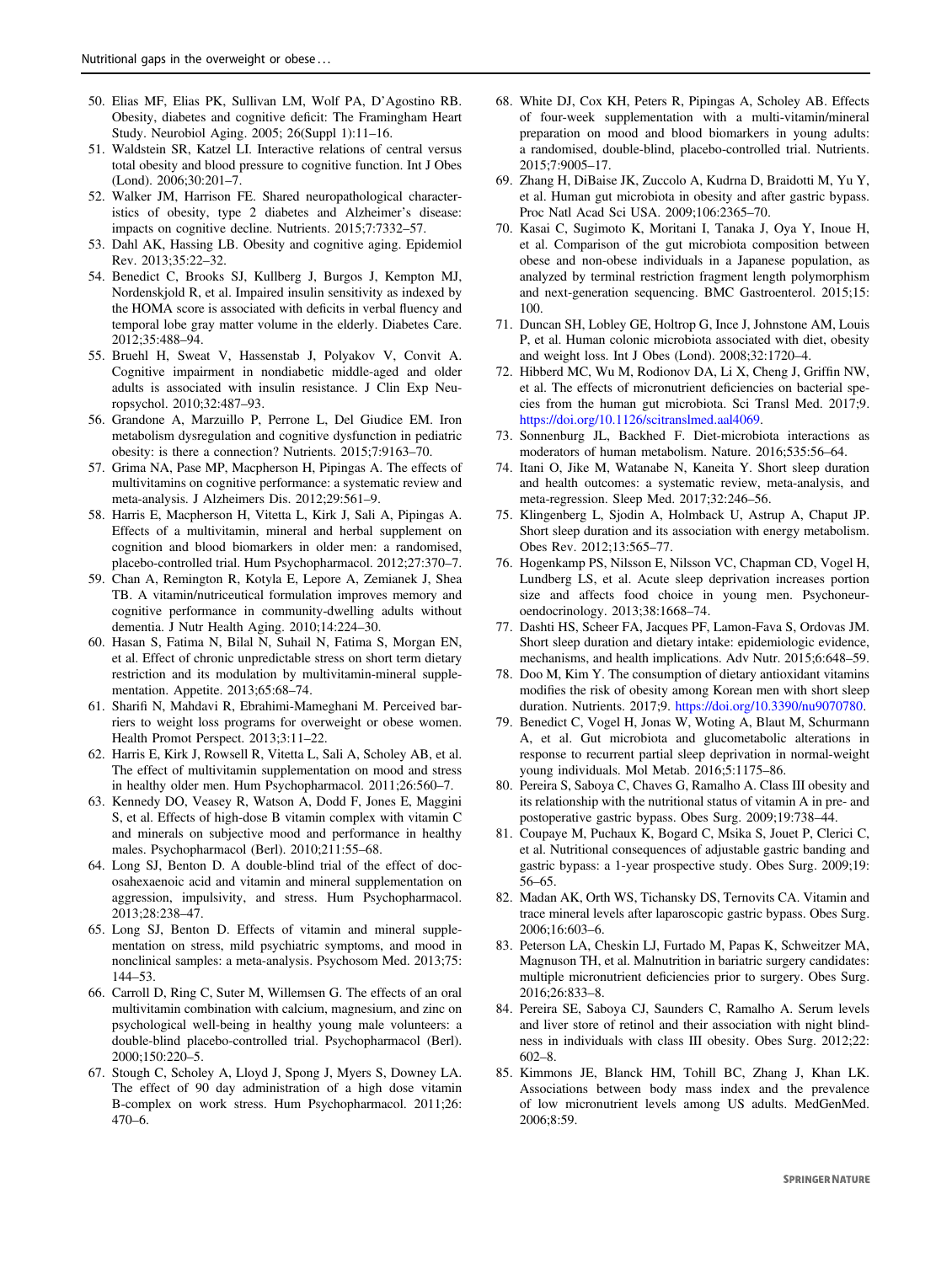- <span id="page-11-0"></span>86. Michaelsson K, Lithell H, Vessby B, Melhus H. Serum retinol levels and the risk of fracture. N Engl J Med. 2003;348: 287–94.
- 87. Zhang X, Zhang R, Moore JB, Wang Y, Yan H, Wu Y et al. The effect of vitamin A on fracture risk: A meta-analysis of cohort studies. Int J Environ Res Public Health. 2017;14. [https://doi.org/](https://doi.org/10.3390/ijerph14091043) [10.3390/ijerph14091043](https://doi.org/10.3390/ijerph14091043).
- 88. Holvik K, Ahmed LA, Forsmo S, Gjesdal CG, Grimnes G, Samuelsen SO, et al. No increase in risk of hip fracture at high serum retinol concentrations in community-dwelling older Norwegians: the Norwegian Epidemiologic Osteoporosis Studies. Am J Clin Nutr. 2015;102:1289–96.
- 89. Nierenberg DW, Dain BJ, Mott LA, Baron JA, Greenberg ER. Effects of 4 y of oral supplementation with beta-carotene on serum concentrations of retinol, tocopherol, and five carotenoids. Am J Clin Nutr. 1997;66:315–9.
- 90. Druesne-Pecollo N, Latino-Martel P, Norat T, Barrandon E, Bertrais S, Galan P, et al. Beta-carotene supplementation and cancer risk: a systematic review and metaanalysis of randomized controlled trials. Int J Cancer. 2010;127:172–84.
- 91. Carrodeguas L, Kaidar-Person O, Szomstein S, Antozzi P, Rosenthal R. Preoperative thiamine deficiency in obese population undergoing laparoscopic bariatric surgery. Surg Obes Relat Dis. 2005;1:517–22. discussion 522
- 92. Flancbaum L, Belsley S, Drake V, Colarusso T, Tayler E. Preoperative nutritional status of patients undergoing Roux-en-Y gastric bypass for morbid obesity. J Gastrointest Surg. 2006;10: 1033–7.
- 93. Saito N, Kimura M, Kuchiba A, Itokawa Y. Blood thiamine levels in outpatients with diabetes mellitus. J Nutr Sci Vitaminol (Tokyo). 1987;33:421–30.
- 94. Thornalley PJ, Babaei-Jadidi R, Al Ali H, Rabbani N, Antonysunil A, Larkin J, et al. High prevalence of low plasma thiamine concentration in diabetes linked to a marker of vascular disease. Diabetologia. 2007;50:2164–70.
- 95. Jermendy G. Evaluating thiamine deficiency in patients with diabetes. Diab Vasc Dis Res. 2006;3:120–1.
- 96. Ascher E, Gade PV, Hingorani A, Puthukkeril S, Kallakuri S, Scheinman M, et al. Thiamine reverses hyperglycemia-induced dysfunction in cultured endothelial cells. Surgery. 2001;130: 851–8.
- 97. Lukienko PI, Mel'nichenko NG, Zverinskii IV, Zabrodskaya SV. Antioxidant properties of thiamine. Bull Exp Biol Med. 2000;130:874–6.
- 98. Stirban A, Negrean M, Stratmann B, Gawlowski T, Horstmann T, Gotting C, et al. Benfotiamine prevents macro- and microvascular endothelial dysfunction and oxidative stress following a meal rich in advanced glycation end products in individuals with type 2 diabetes. Diabetes Care. 2006;29:2064–71.
- 99. Wong CY, Qiuwaxi J, Chen H, Li SW, Chan HT, Tam S, et al. Daily intake of thiamine correlates with the circulating level of endothelial progenitor cells and the endothelial function in patients with type II diabetes. Mol Nutr Food Res. 2008;52: 1421–7.
- 100. Otten JJ, Hellwig JP, Meyers LD. Dietary reference intakes: the essential guide to nutrient requirements. Washington, DC: The National Academies Press; 2006.
- 101. Grober U, Kisters K, Schmidt J. Neuroenhancement with vitamin B12-underestimated neurological significance. Nutrients. 2013;5:5031–45.
- 102. Brolin RE, Gorman JH, Gorman RC, Petschenik AJ, Bradley LJ, Kenler HA, et al. Are vitamin B12 and folate deficiency clinically important after roux-en-Y gastric bypass? J Gastrointest Surg. 1998;2:436–42.
- 103. Kalfarentzos F, Skroubis G, Kehagias I, Mead N, Vagenas K. A prospective comparison of vertical banded gastroplasty and

Roux-en-Y gastric bypass in a non-superobese population. Obes Surg. 2006;16:151–8.

- 104. Rhode BM, Tamin H, Gilfix BM, Sampalis JS, Nohr C, MacLean LD. Treatment of vitamin B12 deficiency after gastric surgery for severe obesity. Obes Surg. 1995;5:154–8.
- 105. Gemmel K, Santry HP, Prachand VN, Alverdy JC. Vitamin D deficiency in preoperative bariatric surgery patients. Surg Obes Relat Dis. 2009;5:54–59.
- 106. Levine M, Rumsey SC, Wang Y, Park JB, Daruwala R. Vitamin C. In: Stipanuk MH, (ed). Biochemical and physiological aspects of human nutrition. Philadelphia, PA: WB Saunders; 2000. p. 541–67.
- 107. Shim JE, Paik HY, Shin CS, Park KS, Lee HK. Vitamin C nutriture in newly diagnosed diabetes. J Nutr Sci Vitaminol (Tokyo). 2010;56:217–21.
- 108. Song Y, Xu Q, Park Y, Hollenbeck A, Schatzkin A, Chen H. Multivitamins, individual vitamin and mineral supplements, and risk of diabetes among older U.S. adults. Diabetes Care. 2011;34:108–14.
- 109. Paolisso G, Balbi V, Volpe C, Varricchio G, Gambardella A, Saccomanno F, et al. Metabolic benefits deriving from chronic vitamin C supplementation in aged non-insulin dependent diabetics. J Am Coll Nutr. 1995;14:387–92.
- 110. Riess KP, Farnen JP, Lambert PJ, Mathiason MA, Kothari SN. Ascorbic acid deficiency in bariatric surgical population. Surg Obes Relat Dis. 2009;5:81–86.
- 111. Strohmayer E, Via MA, Yanagisawa R. Metabolic management following bariatric surgery. Mt Sinai J Med. 2010;77:431–45.
- 112. Brock KE, Huang WY, Fraser DR, Ke L, Tseng M, Mason RS, et al. Diabetes prevalence is associated with serum 25 hydroxyvitamin D and 1,25-dihydroxyvitamin D in US middleaged Caucasian men and women: a cross-sectional analysis within the Prostate, Lung, Colorectal and Ovarian Cancer Screening Trial. Br J Nutr. 2011;106:339–44.
- 113. Grimnes G, Emaus N, Joakimsen RM, Figenschau Y, Jenssen T, Njolstad I, et al. Baseline serum 25-hydroxyvitamin D concentrations in the Tromsø Study 1994–95 and risk of developing type 2 diabetes mellitus during 11 years of follow-up. Diabet Med. 2010;27:1107–15.
- 114. Isaia G, Giorgino R, Adami S. High prevalence of hypovitaminosis D in female type 2 diabetic population. Diabetes Care. 2001;24:1496.
- 115. Scragg R, Holdaway I, Singh V, Metcalf P, Baker J, Dryson E. Serum 25-hydroxyvitamin D3 levels decreased in impaired glucose tolerance and diabetes mellitus. Diabetes Res Clin Pract. 1995;27:181–8.
- 116. Scragg R, Sowers M, Bell C. Serum 25-hydroxyvitamin D, diabetes, and ethnicity in the Third National Health and Nutrition Examination Survey. Diabetes Care. 2004;27:2813–8.
- 117. Tahrani AA, Ball A, Shepherd L, Rahim A, Jones AF, Bates A. The prevalence of vitamin D abnormalities in South Asians with type 2 diabetes mellitus in the UK. Int J Clin Pract. 2010;64: 351–5.
- 118. Pittas AG, Lau J, Hu FB, Dawson-Hughes B. The role of vitamin D and calcium in type 2 diabetes. A systematic review and metaanalysis. J Clin Endocrinol Metab. 2007;92:2017–29.
- 119. Wolden-Kirk H, Overbergh L, Christesen HT, Brusgaard K, Mathieu C. Vitamin D and diabetes: its importance for beta cell and immune function. Mol Cell Endocrinol. 2011;347:106–20.
- 120. Pittas AG, Dawson-Hughes B, Li T, Van Dam RM, Willett WC, Manson JE, et al. Vitamin D and calcium intake in relation to type 2 diabetes in women. Diabetes Care. 2006;29:650–6.
- 121. Nagpal J, Pande JN, Bhartia A. A double-blind, randomized, placebo-controlled trial of the short-term effect of vitamin D3 supplementation on insulin sensitivity in apparently healthy, middle-aged, centrally obese men. Diabet Med. 2009;26:19–27.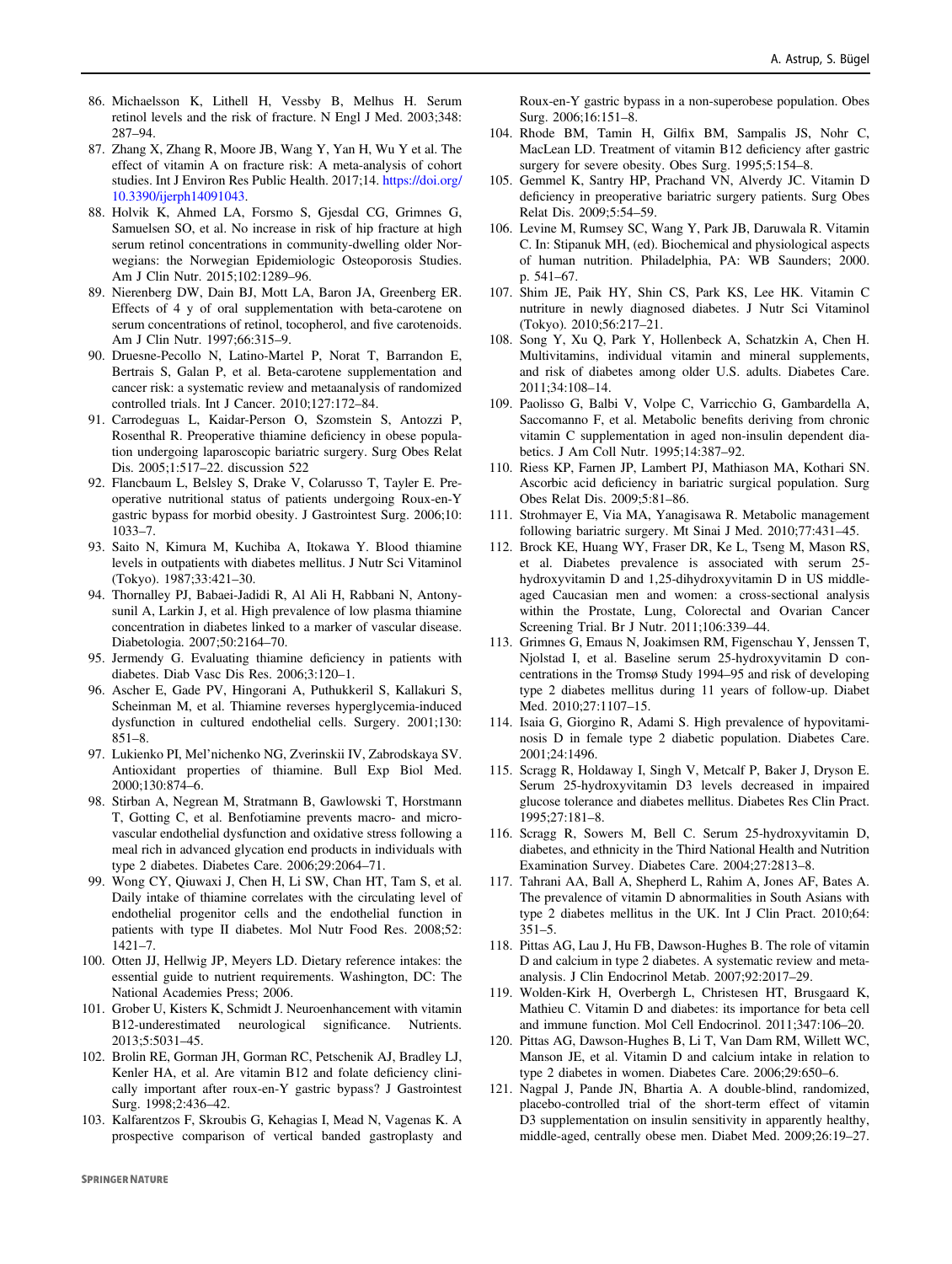- <span id="page-12-0"></span>122. Astrup A. The role of calcium in energy balance and obesity: the search for mechanisms. Am J Clin Nutr. 2008;88: 873–4.
- 123. Major GC, Chaput JP, Ledoux M, St-Pierre S, Anderson GH, Zemel MB, et al. Recent developments in calcium-related obesity research. Obes Rev. 2008;9:428–45.
- 124. Major GC, Alarie FP, Dore J, Tremblay A. Calcium plus vitamin D supplementation and fat mass loss in female very low-calcium consumers: potential link with a calcium-specific appetite control. Br J Nutr. 2009;101:659–63.
- 125. Nielsen FH. Magnesium, inflammation, and obesity in chronic disease. Nutr Rev. 2010;68:333–40.
- 126. Hotamisligil GS. Inflammation and metabolic disorders. Nature. 2006;444:860–7.
- 127. Rodriguez-Moran M, Guerrero-Romero F. Elevated concentrations of TNF-alpha are related to low serum magnesium levels in obese subjects. Magnes Res. 2004;17:189–96.
- 128. Lee S, Park HK, Son SP, Lee CW, Kim IJ, Kim HJ. Effects of oral magnesium supplementation on insulin sensitivity and blood pressure in normo-magnesemic nondiabetic overweight Korean adults. Nutr Metab Cardiovasc Dis. 2009;19:781–8.
- 129. Huerta MG, Roemmich JN, Kington ML, Bovbjerg VE, Weltman AL, Holmes VF, et al. Magnesium deficiency is associated with insulin resistance in obese children. Diabetes Care. 2005;28: 1175–81.
- 130. Pinhas-Hamiel O, Newfield RS, Koren I, Agmon A, Lilos P, Phillip M. Greater prevalence of iron deficiency in overweight and obese children and adolescents. Int J Obes Relat Metab Disord. 2003;27:416–8.
- 131. Miller JL. Iron deficiency anemia: a common and curable disease. Cold Spring Harb Perspect Med. 2013;3:a011866.
- 132. Herter-Aeberli I, Thankachan P, Bose B, Kurpad AV. Increased risk of iron deficiency and reduced iron absorption but no difference in zinc, vitamin A or B-vitamin status in obese women in India. Eur J Nutr. 2016;55:2411–21.
- 133. Vitolo MR, Canal Q, Campagnolo PD, Gama CM. Factors associated with risk of low folate intake among adolescents. J Pediatr (Rio J). 2006;82:121–6.
- 134. de Luis DA, Pacheco D, Izaola O, Terroba MC, Cuellar L, Martin T. Clinical results and nutritional consequences of biliopancreatic diversion: three years of follow-up. Ann Nutr Metab. 2008;53:234–9.
- 135. Mallory GN, Macgregor AM. Folate status following gastric bypass surgery (the great folate mystery). Obes Surg. 1991;1: 69–72.
- 136. Slater GH, Ren CJ, Siegel N, Williams T, Barr D, Wolfe B, et al. Serum fat-soluble vitamin deficiency and abnormal calcium metabolism after malabsorptive bariatric surgery. J Gastrointest Surg. 2004;8:48–55. discussion 54–5
- 137. Dietary supplements for weight loss: fact sheet for health professionals. National Institutes of Health; Office of Dietary Supplements. [https://ods.od.nih.gov/factsheets/WeightLoss-Hea](https://ods.od.nih.gov/factsheets/WeightLoss-HealthProfessional/) [lthProfessional/.](https://ods.od.nih.gov/factsheets/WeightLoss-HealthProfessional/) Accessed 25 Oct 2017.
- 138. Mertz W. Chromium occurrence and function in biological systems. Physiol Rev. 1969;49:163–239.
- 139. Mertz W. Chromium in human nutrition: a review. J Nutr. 1993;123:626–33.
- 140. Mertz W, Roginski EE, Schwarz K. Effect of trivalent chromium complexes on glucose uptake by epididymal fat tissue of rats. J Biol Chem. 1961;236:318–22.
- 141. Tian H, Guo X, Wang X, He Z, Sun R, Ge S et al. Chromium picolinate supplementation for overweight or obese adults. Cochrane Database Syst Rev. 2013;CD010063.
- 142. Vincent JB. The potential value and toxicity of chromium picolinate as a nutritional supplement, weight loss agent and muscle development agent. Sports Med. 2003;33:213–30.
- 143. Pittler MH, Stevinson C, Ernst E. Chromium picolinate for reducing body weight: meta-analysis of randomized trials. Int J Obes Relat Metab Disord. 2003;27:522–9.
- 144. Pittler MH, Ernst E. Dietary supplements for bodyweight reduction: a systematic review. Am J Clin Nutr. 2004;79: 529–36.
- 145. Anton SD, Morrison CD, Cefalu WT, Martin CK, Coulon S, Geiselman P, et al. Effects of chromium picolinate on food intake and satiety. Diabetes Technol Ther. 2008;10:405–12.
- 146. Coggeshall JC, Heggers JP, Robson MC, Baker H. Biotin status and plasma glucose levels in diabetes. Ann N Y Acad Sci. 1985;447:389–92.
- 147. Maebashi M, Makino Y, Furukawa Y, Ohinata K, Kimura S, Sato T. Therapeutic evaluation of the effect of biotin on hyperglycemia in patients with non-insulin dependent diabetes mellitus. J Clin Biochem Nutr. 1993;14:211–8.
- 148. US Preventive Services Task Force. Guide to clinical preventive services: an assessment of the effectiveness of 169 interventions. Baltimore, MD: Williams & Wilkins; 1989.
- 149. National Academy of Sciences, Institute of Medicine, Food and Nutrition Board. Dietary reference intakes: Recommended dietary allowances and adequate intakes for vitamins and elements. U.S. Department of Agriculture. [http://nationalacademies.org/](http://nationalacademies.org/hmd/~/media/files/activity%20files/nutrition/dri-tables/2_%20rd6a%20and%20ai%20values_vitamin%20and%20elements.pdf?la=en&_ga=2.152142075.372731236.1529953007-225861329.1529953007) hmd/~/media/files/activity%20fi[les/nutrition/dri-tables/2\\_%](http://nationalacademies.org/hmd/~/media/files/activity%20files/nutrition/dri-tables/2_%20rd6a%20and%20ai%20values_vitamin%20and%20elements.pdf?la=en&_ga=2.152142075.372731236.1529953007-225861329.1529953007) [20rd6a%20and%20ai%20values\\_vitamin%20and%20elements.](http://nationalacademies.org/hmd/~/media/files/activity%20files/nutrition/dri-tables/2_%20rd6a%20and%20ai%20values_vitamin%20and%20elements.pdf?la=en&_ga=2.152142075.372731236.1529953007-225861329.1529953007) pdf?la=en&\_ga=[2.152142075.372731236.1529953007-](http://nationalacademies.org/hmd/~/media/files/activity%20files/nutrition/dri-tables/2_%20rd6a%20and%20ai%20values_vitamin%20and%20elements.pdf?la=en&_ga=2.152142075.372731236.1529953007-225861329.1529953007) [225861329.1529953007.](http://nationalacademies.org/hmd/~/media/files/activity%20files/nutrition/dri-tables/2_%20rd6a%20and%20ai%20values_vitamin%20and%20elements.pdf?la=en&_ga=2.152142075.372731236.1529953007-225861329.1529953007) Accessed 25 Oct 2017.
- 150. Kushner RF. Barriers to providing nutrition counseling by physicians: a survey of primary care practitioners. Prev Med. 1995;24:546–52.
- 151. Kolasa KM, Rickett K. Barriers to providing nutrition counseling cited by physicians: a survey of primary care practitioners. Nutr Clin Pract. 2010;25:502–9.
- 152. Peyrin-Biroulet L, Williet N, Cacoub P. Guidelines on the diagnosis and treatment of iron deficiency across indications: a systematic review. Am J Clin Nutr. 2015;102:1585–94.
- 153. VA/DoD clinical practice guideline for screening and management of overweight and obesity. Department of Veterans Affairs; Department of Defense. Available at [http://www.healthquality.](http://www.healthquality.va.gov/guidelines/cd/obesity/) [va.gov/guidelines/cd/obesity/.](http://www.healthquality.va.gov/guidelines/cd/obesity/) Accessed 25 Oct 2017.
- 154. Wallace TC, McBurney M, Fulgoni VLI. Multivitamin/mineral supplement contribution to micronutrient intakes in the United States, 2007-2010. J Am Coll Nutr. 2014;33:94–102.
- 155. Fulgoni VLI, Keast DR, Bailey RL, Dwyer J. Foods, fortificants, and supplements: Where do Americans get their nutrients? J Nutr. 2011;141:1847–54.
- 156. Barnes MS, Robson PJ, Bonham MP, Strain JJ, Wallace JM. Effect of vitamin D supplementation on vitamin D status and bone turnover markers in young adults. Eur J Clin Nutr. 2006;60: 727–33.
- 157. McCullough ML, Bostick RM, Daniel CR, Flanders WD, Shaukat A, Davison J, et al. Vitamin D status and impact of vitamin D3 and/or calcium supplementation in a randomized pilot study in the Southeastern United States. J Am Coll Nutr. 2009;28:678–86.
- 158. McKay DL, Perrone G, Rasmussen H, Dallal G, Blumberg JB. Multivitamin/mineral supplementation improves plasma Bvitamin status and homocysteine concentration in healthy older adults consuming a folate-fortified diet. J Nutr. 2000;130: 3090–6.
- 159. Maraini G, Williams SL, Sperduto RD, Ferris FL, Milton RC, Clemons TE, et al. Effects of multivitamin/mineral supplementation on plasma levels of nutrients. Report No. 4 of the Italian-American clinical trial of nutritional supplements and age-related cataract. Ann Ist Super Sanita. 2009;45:119–27.